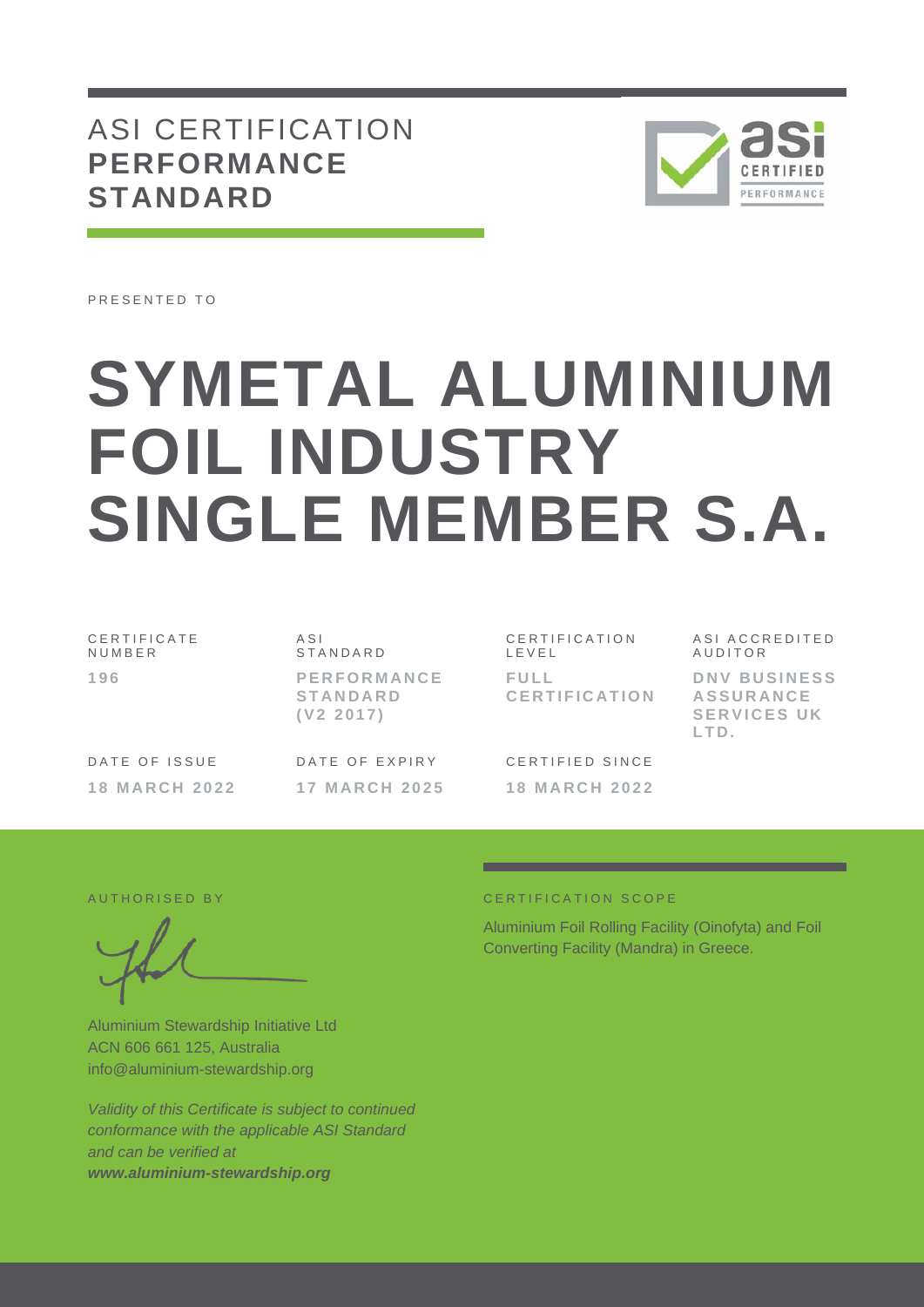# SUMMARY AUDIT REPORT **PERFORMANCE STANDARD**

### **OVERVIEW**

| MEMBER NAME                         | Symetal                                                                                                                                                                                                                                                                                   |
|-------------------------------------|-------------------------------------------------------------------------------------------------------------------------------------------------------------------------------------------------------------------------------------------------------------------------------------------|
| ENTITY NAME                         | Symetal Aluminium Foil Industry Single Member S.A.                                                                                                                                                                                                                                        |
| CERTIFICATION<br>SCOPE              | Aluminium Foil Rolling Facility (Oinofyta) and Foil Converting Facility<br>(Mandra) in Greece.                                                                                                                                                                                            |
| SUPPLY CHAIN<br><b>ACTIVITIES</b>   | Semi-Fabrication<br>Material Conversion (Production and Transformation)                                                                                                                                                                                                                   |
| ASI STANDARD                        | <b>Performance Standard V2</b>                                                                                                                                                                                                                                                            |
| AUDIT TYPE                          | <b>Initial Certification Audit</b>                                                                                                                                                                                                                                                        |
| AUDIT FIRM                          | DNV Business Assurance Services UK Ltd.                                                                                                                                                                                                                                                   |
| AUDIT DATE                          | 11 – 12 January 2022 (Remote) and 19 January 2022 (On-site)                                                                                                                                                                                                                               |
| AUDIT REPORT<br>SUBMISSION          | 8 March 2022                                                                                                                                                                                                                                                                              |
| AUDIT SCOPE                         | The audit scope includes the Aluminium Foil Rolling Facility (Oinofyta) and<br>Foil Converting Facility (Mandra) in Greece.                                                                                                                                                               |
|                                     | The supply chain activities included in the audit scope:                                                                                                                                                                                                                                  |
|                                     | Semi-Fabrication                                                                                                                                                                                                                                                                          |
|                                     | Material Conversion (Production and Transformation)                                                                                                                                                                                                                                       |
|                                     | All relevant Criteria in the ASI Performance Standard were included in the<br>Audit Scope.                                                                                                                                                                                                |
|                                     | The audit has been undertaken as a combined 'desktop' and on-site exercise,<br>in accordance with ASI Interim Policy regarding Audits, Audit-Related Travel<br>and Coronavirus ( $v4$ ), and included a remote audit ( $11 - 12$ January 2022)<br>and an on-site audit (19 January 2022). |
| AUDIT<br>OUTCOME                    | Certification                                                                                                                                                                                                                                                                             |
| AUDIT<br>METHODOLOGY<br>DECLARATION | The Auditors confirm that:                                                                                                                                                                                                                                                                |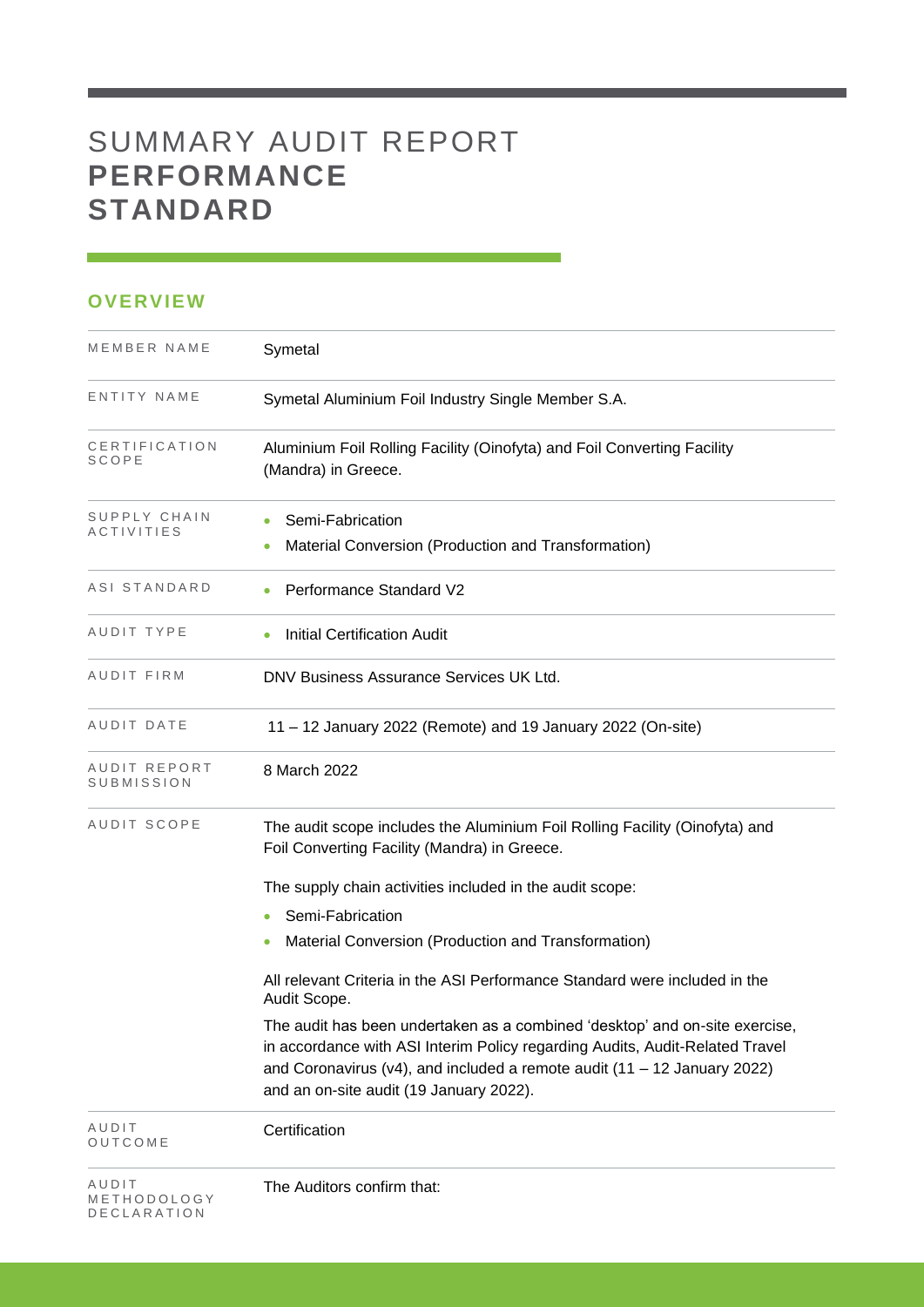|                               | The information provided by the Entity is true and accurate to the best<br>$\vee$<br>knowledge of the Auditor(s) preparing this report.                                                       |
|-------------------------------|-----------------------------------------------------------------------------------------------------------------------------------------------------------------------------------------------|
|                               | The findings are based on verified Objective Evidence relevant to the<br>$\vee$<br>time period for the Audit, traceable and unambiguous.                                                      |
|                               | The Audit Scope and audit methodology are sufficient to establish<br>$\vee$<br>confidence that the findings are indicative of the performance of the<br>Entity's defined Certification Scope. |
|                               | The Auditor(s) have acted in a manner deemed ethical, truthful, accurate<br>$\vee$<br>professional, independent and objective.                                                                |
| CERTIFICATION<br>PERIOD       | 18 March 2022 - 17 March 2025                                                                                                                                                                 |
| NEXT AUDIT<br>TYPE            | <b>Re-Certification Audit</b>                                                                                                                                                                 |
| NEXT AUDIT<br><b>DUE DATE</b> | 17 March 2025                                                                                                                                                                                 |
| CERTIFICATE<br>NUMBER         | 196                                                                                                                                                                                           |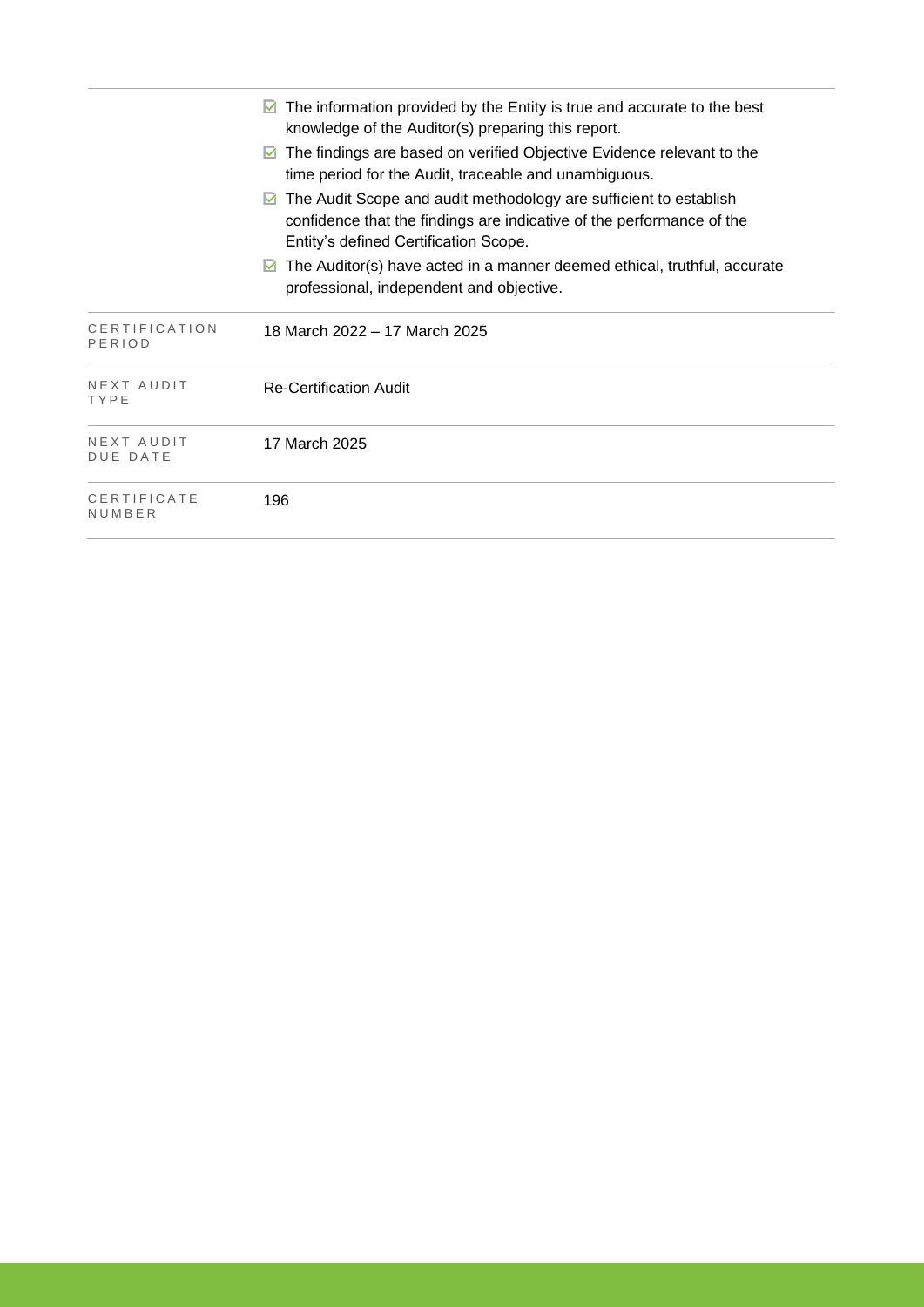## **SUMMARY OF FINDINGS**

| <b>CRITERION</b>                                                                 | <b>RATING</b> | COMMENT                                                                                                                                                                                                                                                                                                                                                                                                                                                                                                                                              |  |
|----------------------------------------------------------------------------------|---------------|------------------------------------------------------------------------------------------------------------------------------------------------------------------------------------------------------------------------------------------------------------------------------------------------------------------------------------------------------------------------------------------------------------------------------------------------------------------------------------------------------------------------------------------------------|--|
| PRINCIPLE 1 BUSINESS INTEGRITY                                                   |               |                                                                                                                                                                                                                                                                                                                                                                                                                                                                                                                                                      |  |
| 1.1 Legal Compliance                                                             | Conformance   | Legal compliance is included as an objective in the<br>Code of Conduct and Business Ethics, as well as in<br>the Environmental and Health and Safety Policies.<br>Compliance is enforced by dedicated procedures<br>included in the Entity's ISO 14001 and ISO 45001<br>Management System certifications, while appropriate<br>implementation is ensured through the reporting<br>hierarchy at all levels and personnel.<br>The Entity is part of the Viohalco Group and<br>legislative conformance is supported by the Group's<br>Legal Department. |  |
| 1.2 Anti-Corruption                                                              | Conformance   | The Entity operates under a written Integrity and<br>Transparency Policy against Corruption and Bribery:<br>https://www.symetal.gr/arxeia/files/SYMETAL-<br>Business-Ethics-Anti-Corruption-Policy-EN.pdf<br>The Entity implements an Anti-Corruption Risk<br>Assessment and is subject to internal audits by<br>Viohalco Group auditors. Furthermore, the external<br>financial audit assesses the corruption risk and<br>compliance with corruption legislation.                                                                                   |  |
| 1.3 Code of Conduct                                                              | Conformance   | The Entity has implemented a Code of Conduct,<br>which is communicated to all internal stakeholders<br>and contractors and is available via the website:<br>https://www.symetal.gr/arxeia/files/Symetal-Code-of-<br>Conduct-Business-Ethics-EN-final-2017.pdf                                                                                                                                                                                                                                                                                        |  |
| PRINCIPLE 2 POLICY & MANAGEMENT                                                  |               |                                                                                                                                                                                                                                                                                                                                                                                                                                                                                                                                                      |  |
| 2.1a Environmental, Social, and<br>Governance Policy (implement and<br>maintain) | Conformance   | The Entity has a Health and Safety Policy,<br>Environment Policy, Energy and Climate Change<br>Policy, Business Ethics and Anti-Corruption Policy,<br>Labour and Human Rights Policy, Sustainability<br>Policy, Supplier Code of Conduct and a Code of<br>Conduct and Business Ethics. All of the Policies are<br>available via links on the website:<br>https://www.symetal.gr/en/sustainability                                                                                                                                                    |  |
| 2.1b Environmental, Social, and<br>Governance Policy (senior<br>management)      | Conformance   | All Policies have been approved by Senior<br>Management. Each Manager is responsible for the<br>day-to-day implementation of the relevant<br>department's objectives and for the reporting of<br>potential gaps between their content and the actual<br>business practices. An Environmental, Social and<br>Governance (ESG) Risk Assessment process is<br>established and the Entity has assessed the<br>conformance of existing business activities with the                                                                                       |  |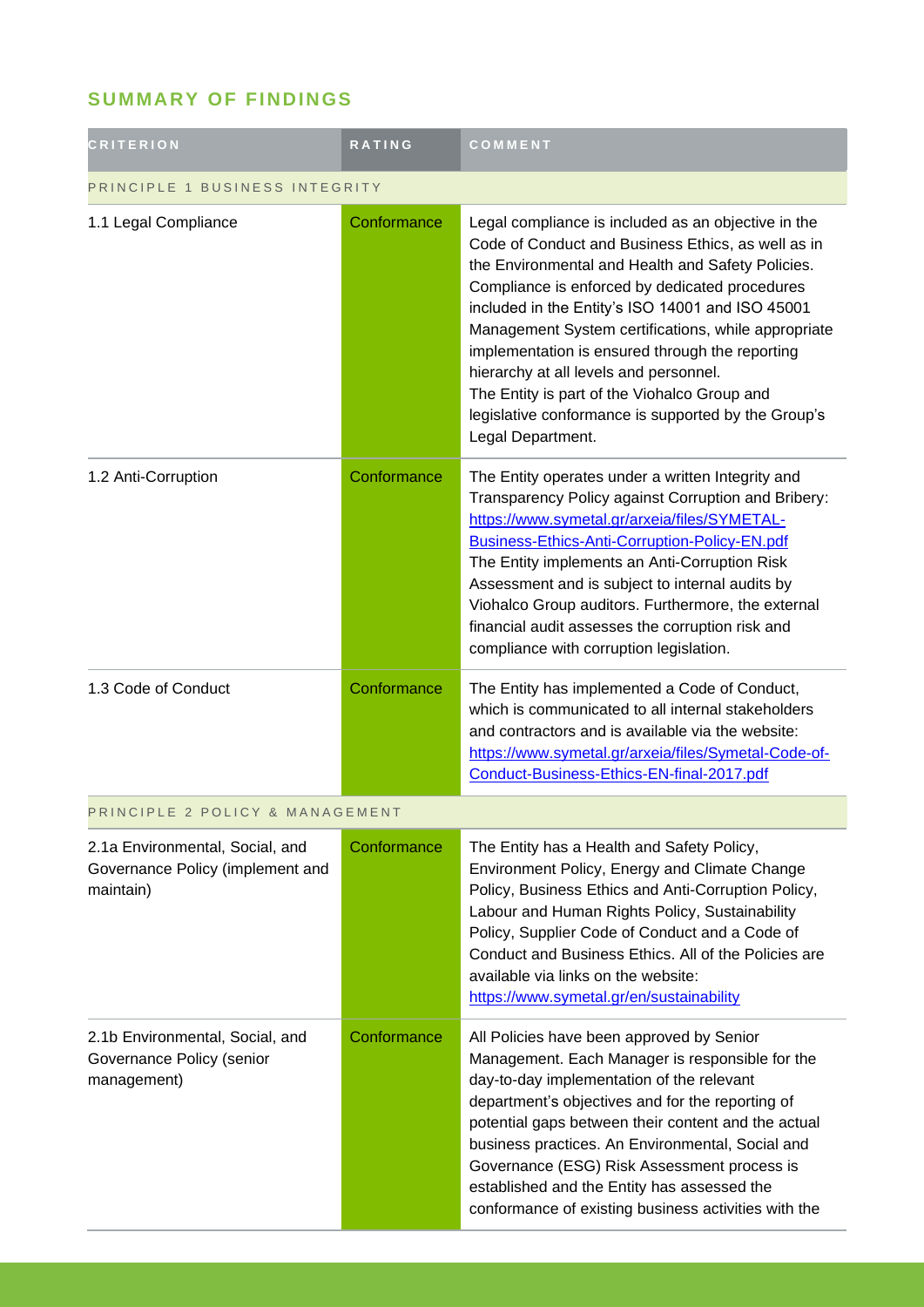| <b>CRITERION</b>                                                              | RATING      | COMMENT                                                                                                                                                                                                                                                                                                                                                                                                                                                                                                                                                                                   |
|-------------------------------------------------------------------------------|-------------|-------------------------------------------------------------------------------------------------------------------------------------------------------------------------------------------------------------------------------------------------------------------------------------------------------------------------------------------------------------------------------------------------------------------------------------------------------------------------------------------------------------------------------------------------------------------------------------------|
|                                                                               |             | relevant Policies. There were no deviations evident<br>during the evaluation held in 2021. The ESG Risk<br>Assessment is updated annually.                                                                                                                                                                                                                                                                                                                                                                                                                                                |
| 2.1c Environmental, Social, and<br>Governance Policy<br>(communication)       | Conformance | The Entity has a Health and Safety Policy,<br>Environment Policy, Energy and Climate Change<br>Policy, Business Ethics and Anti-Corruption Policy,<br>Labour and Human Rights Policy, Sustainability<br>Policy, Supplier Code of Conduct and a Code of<br>Conduct and Business Ethics. All of the Policies are<br>available via links on the website:<br>https://www.symetal.gr/en/sustainability<br>The Entity conducts induction trainings, regular<br>training courses and e-learnings and communicates<br>Policies on notice boards for employees and<br>contractors working on site. |
| 2.2 Leadership                                                                | Conformance | The Entity's General Manager has formally appointed<br>the QA and Sustainability Managers at the Oinofyta<br>and Mandra plants as the persons with overall<br>responsibility for conformance with the ASI<br>Performance Standard at each plant.                                                                                                                                                                                                                                                                                                                                          |
| 2.3a Environmental and Social<br><b>Management Systems</b><br>(environmental) | Conformance | The Entity has valid Management Systems<br>certifications for Environment (ISO 14001) and<br>Energy (ISO 50001). Certificates can be accessed<br>from the standards and certifications section of the<br>website:<br>https://www.symetal.gr/en/how-we-do-<br>business#certificates                                                                                                                                                                                                                                                                                                        |
| 2.3b Environmental and Social<br>Management Systems (social)                  | Conformance | The Entity has implemented an Integrated<br>Management System, certified to ISO 14001, ISO<br>50001, ISO 9001 and ISO 45001. Social elements<br>are managed across many parts of these<br>Management Systems. The Entity also has a<br>Business Ethics and Anti-Corruption Policy, Labour<br>Human Rights Policy, Sustainability Policy, Supplier<br>Code of Conduct and Code of Conduct and Business<br>Ethics. Based on the ESG Risk Assessment, social<br>aspects risks and performance are reviewed<br>periodically.                                                                  |
| 2.4 Responsible Sourcing                                                      | Conformance | The Entity has a Supplier Code of Conduct which is<br>communicated to suppliers including through the<br>website:<br>https://www.symetal.gr/arxeia//files/SYMETAL-<br>Supplier-Code-of-Conduct-EN.pdf<br>It evaluates and prioritizes risks within its<br>procurement categories following a dedicated<br>procedure. All Suppliers are classified based on their                                                                                                                                                                                                                          |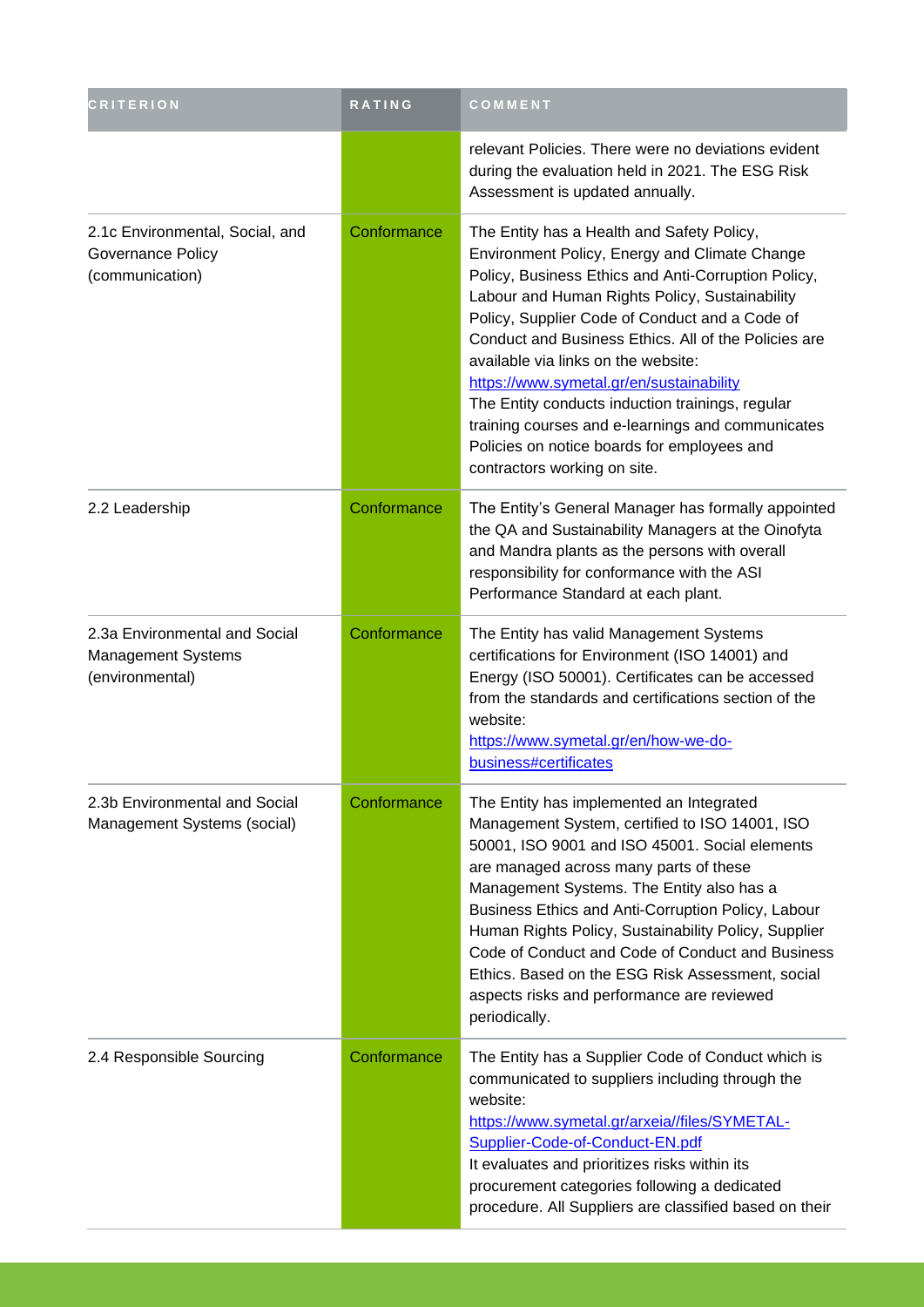| relation to the Entity. Suppliers are evaluated<br>according to a Self-Assessment Questionnaire and<br>are requested to sign the Supplier Code of Conduct<br>accordingly.<br>A-level suppliers will be requested to participate in<br>the EcoVadis assessment.<br>2.5 Impact Assessments<br>Conformance<br>The Entity has conducted Environmental Impact<br>Assessment (EIA) for both plants, as a legal<br>requirement related to the operations permit issued<br>by Greek State Authorities. Environmental, energy,<br>waste management, water management, social and<br>cultural aspects are included in the EIAs. A<br>Biodiversity and Alien Species Impact Assessment<br>has been conducted for both plants. The Human<br>Rights Due Diligence includes an extended and<br>detailed Human Rights Impact Assessment. Human<br>Rights Impact Assessments have been drafted for all<br>existing projects and are conducted in accordance to<br>the 'Guide to Human Rights Impact Assessment and<br>Management (HRIAM), UN Global Compact'.<br>The Labour and Human Rights Policy is available at<br>the website:<br>https://www.symetal.gr/arxeia/files/SYMETAL-<br>Labour-Human-Rights-Policy-EN.pdf<br>The development of Emergency Response Plans<br>2.6 Emergency Response Plan<br>Conformance<br>(ERPs) are requirements of ISO 14001 and ISO<br>45001, where valid certifications are held for both<br>plants:<br>https://www.symetal.gr/en/how-we-do-<br>business#certificates<br>The Entity has risk assessments and Standard<br>Operating Procedures to identify, manage and<br>respond to emergency risks.<br>2.7 Mergers and Acquisitions<br>Conformance<br>The Entity is part of the Viohalco Group and the<br>Group's Legal Department has a corporate Standard<br>Operating Procedure that prescribes the process to<br>be followed to evaluate environmental, social and<br>governance risks relating to mergers and<br>acquisitions. The procedure is implemented centrally<br>by Viohalco Group Legal Department.<br>2.8 Closure, Decommissioning and<br>Conformance<br>The Entity has a Standard Operating Procedure<br>which prescribes the process to be followed to review<br><b>Divestment</b><br>risks relating to environmental social and governance<br>issues upon the closure, decommissioning and de-<br>investment of an existing facility. | <b>CRITERION</b> | RATING | COMMENT |
|-----------------------------------------------------------------------------------------------------------------------------------------------------------------------------------------------------------------------------------------------------------------------------------------------------------------------------------------------------------------------------------------------------------------------------------------------------------------------------------------------------------------------------------------------------------------------------------------------------------------------------------------------------------------------------------------------------------------------------------------------------------------------------------------------------------------------------------------------------------------------------------------------------------------------------------------------------------------------------------------------------------------------------------------------------------------------------------------------------------------------------------------------------------------------------------------------------------------------------------------------------------------------------------------------------------------------------------------------------------------------------------------------------------------------------------------------------------------------------------------------------------------------------------------------------------------------------------------------------------------------------------------------------------------------------------------------------------------------------------------------------------------------------------------------------------------------------------------------------------------------------------------------------------------------------------------------------------------------------------------------------------------------------------------------------------------------------------------------------------------------------------------------------------------------------------------------------------------------------------------------------------------------------------------------------------------------------------------------------------------------------|------------------|--------|---------|
|                                                                                                                                                                                                                                                                                                                                                                                                                                                                                                                                                                                                                                                                                                                                                                                                                                                                                                                                                                                                                                                                                                                                                                                                                                                                                                                                                                                                                                                                                                                                                                                                                                                                                                                                                                                                                                                                                                                                                                                                                                                                                                                                                                                                                                                                                                                                                                             |                  |        |         |
|                                                                                                                                                                                                                                                                                                                                                                                                                                                                                                                                                                                                                                                                                                                                                                                                                                                                                                                                                                                                                                                                                                                                                                                                                                                                                                                                                                                                                                                                                                                                                                                                                                                                                                                                                                                                                                                                                                                                                                                                                                                                                                                                                                                                                                                                                                                                                                             |                  |        |         |
|                                                                                                                                                                                                                                                                                                                                                                                                                                                                                                                                                                                                                                                                                                                                                                                                                                                                                                                                                                                                                                                                                                                                                                                                                                                                                                                                                                                                                                                                                                                                                                                                                                                                                                                                                                                                                                                                                                                                                                                                                                                                                                                                                                                                                                                                                                                                                                             |                  |        |         |
|                                                                                                                                                                                                                                                                                                                                                                                                                                                                                                                                                                                                                                                                                                                                                                                                                                                                                                                                                                                                                                                                                                                                                                                                                                                                                                                                                                                                                                                                                                                                                                                                                                                                                                                                                                                                                                                                                                                                                                                                                                                                                                                                                                                                                                                                                                                                                                             |                  |        |         |
|                                                                                                                                                                                                                                                                                                                                                                                                                                                                                                                                                                                                                                                                                                                                                                                                                                                                                                                                                                                                                                                                                                                                                                                                                                                                                                                                                                                                                                                                                                                                                                                                                                                                                                                                                                                                                                                                                                                                                                                                                                                                                                                                                                                                                                                                                                                                                                             |                  |        |         |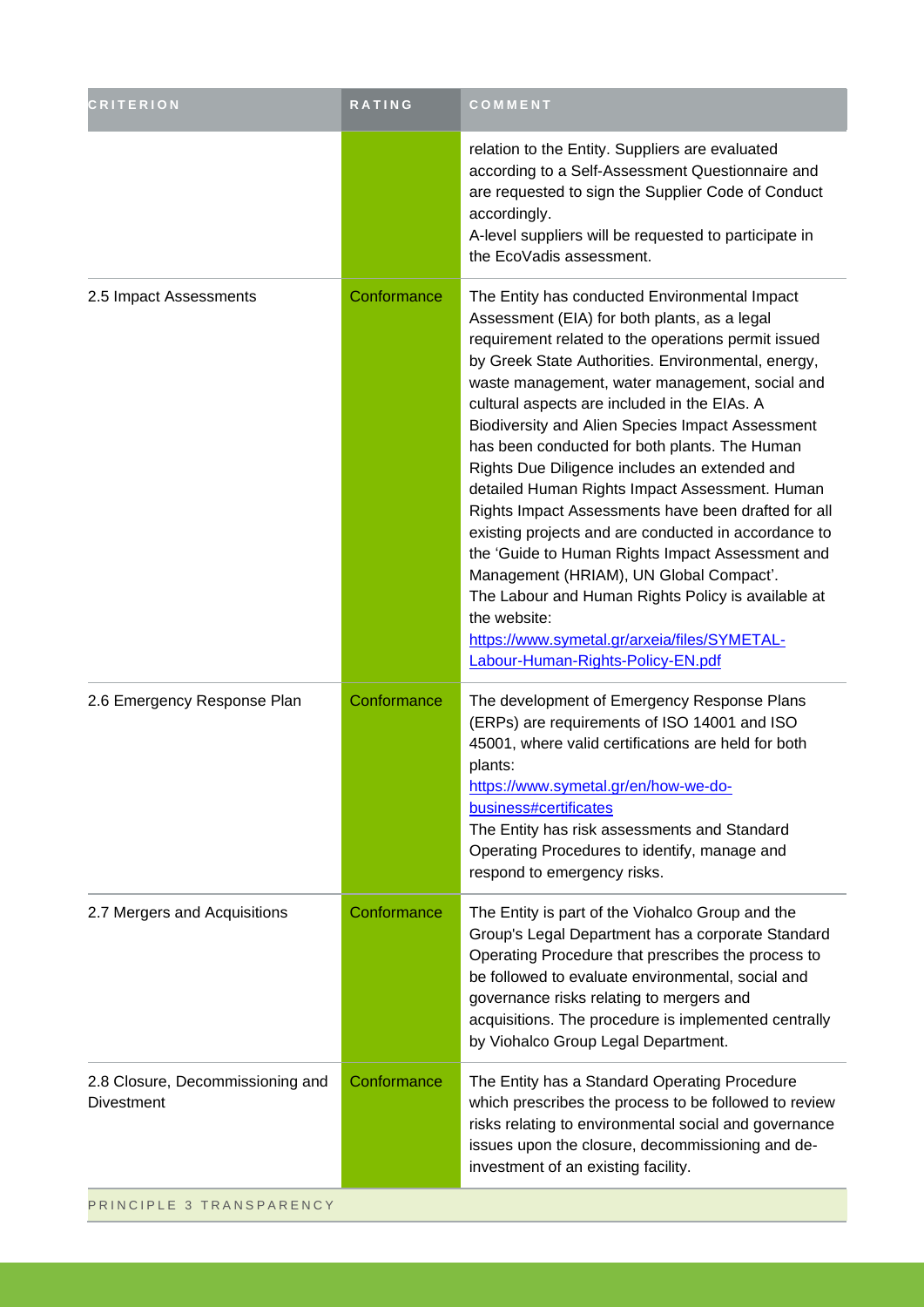| <b>CRITERION</b>                                                          | RATING         | COMMENT                                                                                                                                                                                                                                                                                                                                                                                                                                                                                                                                                                                                                                                                                                                                                           |
|---------------------------------------------------------------------------|----------------|-------------------------------------------------------------------------------------------------------------------------------------------------------------------------------------------------------------------------------------------------------------------------------------------------------------------------------------------------------------------------------------------------------------------------------------------------------------------------------------------------------------------------------------------------------------------------------------------------------------------------------------------------------------------------------------------------------------------------------------------------------------------|
| 3.1 Sustainability Reporting                                              | Conformance    | The Entity participates in the sustainability reporting<br>of ElvalHalcor (part of the Viohalco Group). The<br>Sustainability Report, developed according to the<br>Global Reporting Initiative (GRI) guidelines and third<br>party verified against the AA1000 Assurance<br>Standard, is available on the website, pages 70 - 77:<br>https://www.symetal.gr/arxeia/files/Sustainability-<br>Report-2020-EN.pdf<br>The Entity prepares an annual, detailed<br>Environmental Statement as part of its EMAS<br>certification:<br>https://symetal.gr/arxeia/files/Environmental-<br>Statement-2020.pdf<br>The Entity annually submits data on wastes, air<br>emissions, waste water disposal and water use to the<br>Ministry of Environment, which are made public. |
| 3.2 Non-compliance and liabilities                                        | Conformance    | There were no incidents of non-compliance with laws<br>and regulations in the social and economic area<br>during 2020 - 21. Fines or judgements are detailed,<br>where applicable, in the Entity's Annual Financial<br>Report:<br>https://www.symetal.gr/arxeia//files/SYMETAL-<br>Annual-Financial-Report-2020-EN.pdf                                                                                                                                                                                                                                                                                                                                                                                                                                            |
| 3.3a Payments to governments<br>(legal and contractual)                   | Conformance    | The Entity issues an Annual Financial Report, which<br>is publicly available:<br>https://www.symetal.gr/arxeia//files/SYMETAL-<br>Annual-Financial-Report-2020-EN.pdf<br>The Entity makes no payments to government other<br>than the legal payment of taxes.                                                                                                                                                                                                                                                                                                                                                                                                                                                                                                     |
| 3.3b Payments to governments<br>(disclosure - bauxite mining)             | Not Applicable | This Criterion is not applicable to the Entity's<br>Certification Scope.                                                                                                                                                                                                                                                                                                                                                                                                                                                                                                                                                                                                                                                                                          |
| 3.4 Stakeholder complaints,<br>grievances and requests for<br>information | Conformance    | The Entity implements a system to address<br>complaints, grievances and requests for information,<br>which is accessible to both internal and external<br>stakeholders. This system is defined in the Code of<br>Conduct. There are complaint and suggestion boxes<br>on-site for employees to submit anonymous<br>complaints and a dedicated e-mail:<br>opinion@symetal.vionet.gr<br>All communication details and a contact form are<br>available on the Entity's website for external<br>complaints:<br>https://www.symetal.gr/en/contact                                                                                                                                                                                                                      |
| PRINCIPLE 4 MATERIAL STEWARDSHIP                                          |                |                                                                                                                                                                                                                                                                                                                                                                                                                                                                                                                                                                                                                                                                                                                                                                   |
| 4.1a Environmental Life Cycle<br>Assessment (life cycle impacts)          | Conformance    | The Entity has conducted Life Cycle Assessments<br>(LCAs) according to ISO 14044 for the Laminated                                                                                                                                                                                                                                                                                                                                                                                                                                                                                                                                                                                                                                                                |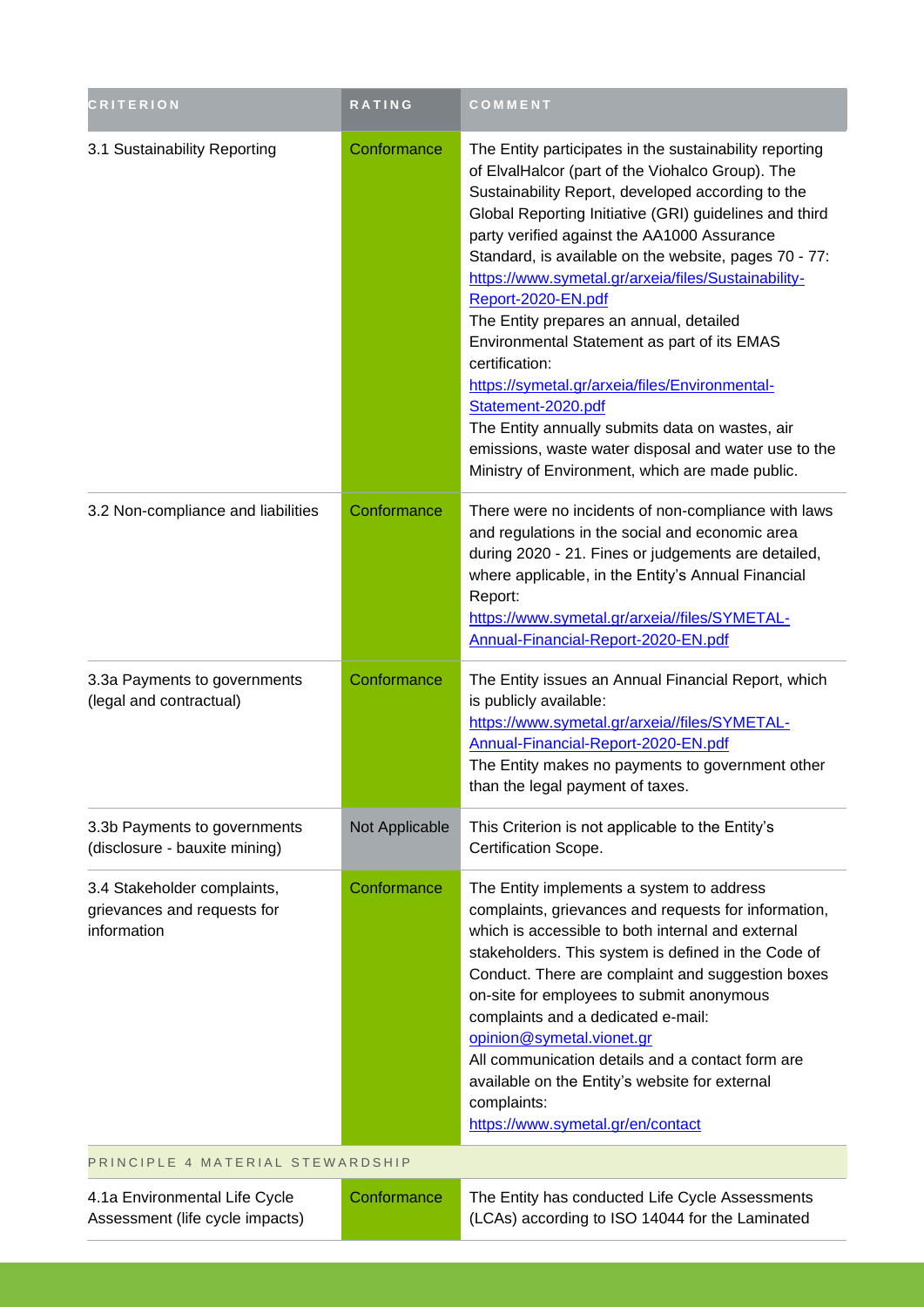| <b>CRITERION</b>                                                       | RATING      | COMMENT                                                                                                                                                                                                                                                                                                                                                                                                                                                                                                             |
|------------------------------------------------------------------------|-------------|---------------------------------------------------------------------------------------------------------------------------------------------------------------------------------------------------------------------------------------------------------------------------------------------------------------------------------------------------------------------------------------------------------------------------------------------------------------------------------------------------------------------|
|                                                                        |             | Material and Lacquered Foil Aluminium products<br>(Mandra plant) and Single Rolled and Double Rolled<br>Aluminium products (Oinofyta plant). Both LCAs are<br>available upon request (short versions).                                                                                                                                                                                                                                                                                                              |
| 4.1b Environmental Life Cycle<br>Assessment (cradle to gate)           | Conformance | The Entity has conducted Life Cycle Assessments<br>(LCAs) according to ISO 14044 for the Laminated<br>Material and Lacquered Foil Aluminium products<br>(Mandra plant) and Single Rolled and Double Rolled<br>Aluminium products (Oinofyta plant). Both LCAs are<br>available upon request (short versions).                                                                                                                                                                                                        |
| 4.1c Environmental Life Cycle<br>Assessment (public<br>communication)  | Conformance | The Entity's Life Cycle Assessments (LCAs) are<br>available to the public on request. The LCAs include<br>system boundaries and the Entity follows the ISO<br>14044 requirement for the content of any public<br>communication of an LCA.<br>The Entity, as part of the European Aluminium/<br>European Aluminium Foil Association, regularly takes<br>part in sustainability surveys and annually submits<br>data to be processed by the association for industry-<br>level studies, which are publicly available. |
| 4.2 Product design                                                     | Conformance | The Entity's product design and development<br>procedure includes consideration of life cycle<br>impacts. The design and development process<br>includes design for recyclability and re-use.<br>Dismantling, disassembly and reuse/recycling relies<br>on the downstream links of the aluminium value<br>chain. The procedure applies to the Laminated<br>Material and Lacquered Foil Aluminium products<br>(Mandra plant).                                                                                        |
| 4.3a Aluminium Process Scrap<br>(targets)                              | Conformance | The Entity monitors all Process Scrap produced on<br>site and segregates it for remelting. The monitoring<br>takes place under multiple perspectives, aiming to<br>ensure involvement both by Management and<br>personnel. An aluminium recycling culture has been<br>established at the Entity.                                                                                                                                                                                                                    |
| 4.3b Aluminium Process Scrap<br>(alloy separation)                     | Conformance | The Entity monitors all Process Scrap produced on<br>site and segregates it for remelt. The monitoring<br>takes place under multiple perspectives, aiming to<br>ensure involvement both by Management and<br>personnel. An aluminium recycling culture has been<br>established at the Entity.                                                                                                                                                                                                                       |
| 4.4a Collection and recycling of<br>products at end-of-life (strategy) | Conformance | The Entity implements recycling strategy<br>requirements of its parent company, Elval, which has<br>a clear approach in regards of all process concerning<br>collection and recycling of products at end-of-life.                                                                                                                                                                                                                                                                                                   |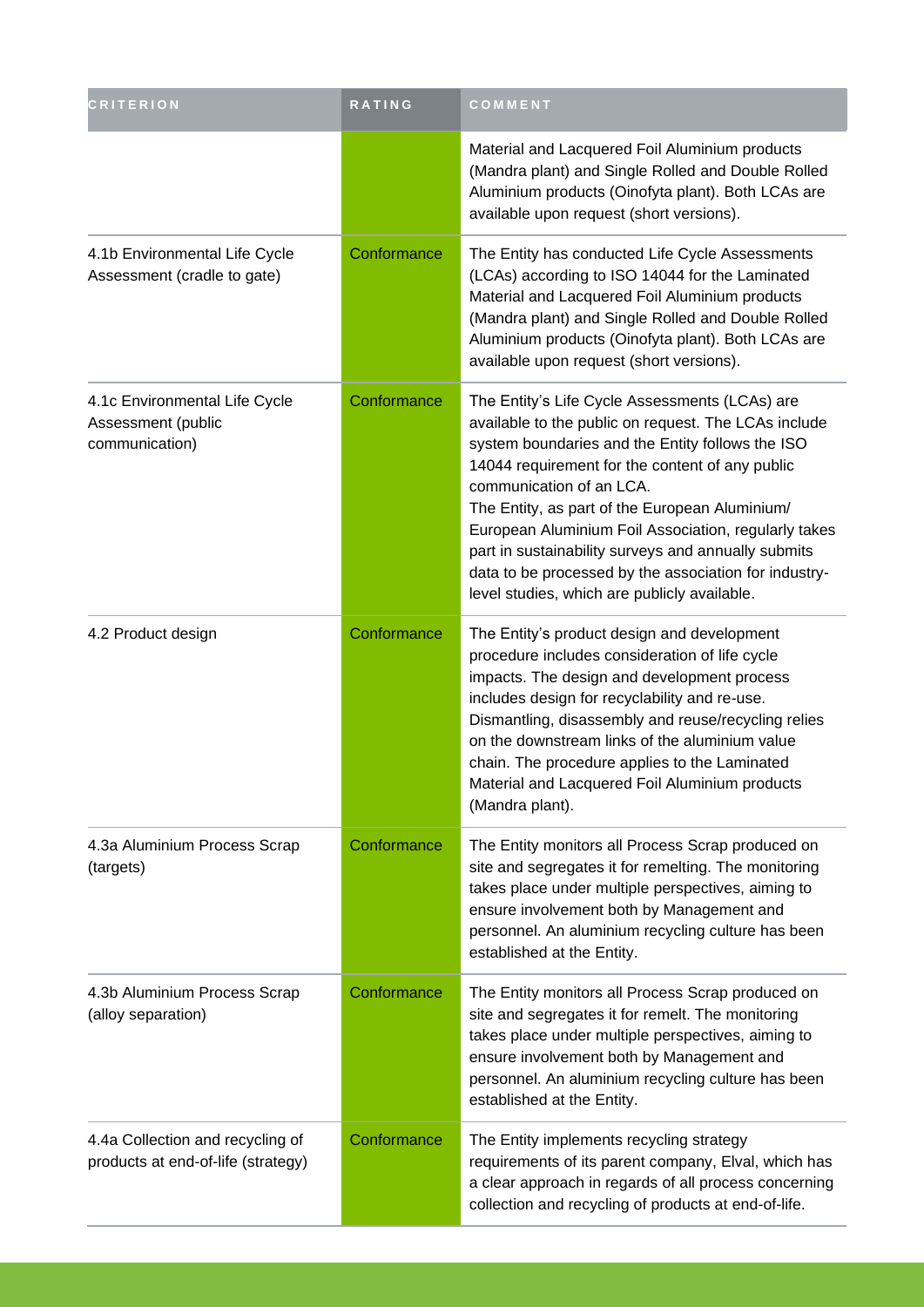| <b>CRITERION</b>                                                            | RATING                    | COMMENT                                                                                                                                                                                                                                                                                                                                                                                                                                                                                                                                                                                                                                                                                                       |
|-----------------------------------------------------------------------------|---------------------------|---------------------------------------------------------------------------------------------------------------------------------------------------------------------------------------------------------------------------------------------------------------------------------------------------------------------------------------------------------------------------------------------------------------------------------------------------------------------------------------------------------------------------------------------------------------------------------------------------------------------------------------------------------------------------------------------------------------|
|                                                                             |                           | Elval has issued a 2020 - 2025 recycling strategy<br>which includes targets, time frames and supporting<br>activities. Elval's industry campaign "Every Can<br>Counts" is fully implemented and supported by the<br>Entity. Monitoring takes place to ensure involvement<br>both by Management and personnel.                                                                                                                                                                                                                                                                                                                                                                                                 |
| 4.4b Collection and recycling of<br>products at end-of-life<br>(engagement) | Conformance               | The Entity implements recycling strategy<br>requirements of the mother company, Elval, which<br>has a clear approach in regards of all process<br>concerning collection and recycling of products at<br>end-of-life. Elval has issued a 2020 - 2025 recycling<br>strategy which includes targets, time frames and<br>supporting activities. Elval's industry campaign<br>"Every Can Counts" is fully implemented and<br>supported by the Entity. Monitoring takes place to<br>ensure involvement both by Management and<br>personnel.                                                                                                                                                                         |
| PRINCIPLE 5 GREENHOUSE GAS EMISSIONS                                        |                           |                                                                                                                                                                                                                                                                                                                                                                                                                                                                                                                                                                                                                                                                                                               |
| 5.1 Disclosure of GHG emissions<br>and energy use                           | Conformance               | The Entity participates in the ElvalHalcor<br>Sustainability Report, which includes energy and<br>GHG emission data, page 75:<br>https://www.symetal.gr/arxeia/files/Sustainability-<br>Report-2020-EN.pdf<br>The Entity prepares an annual, detailed<br>Environmental Statement as part of its EMAS<br>certification:<br>https://symetal.gr/arxeia/files/Environmental-<br>Statement-2020.pdf<br>The Entity reports GHG emissions to EcoVadis and<br>the CDP and energy data to the European<br>Aluminium/European Aluminium Foil Association.<br>The Entity annually submits data on wastes, air<br>emissions, waste water disposal and water use to the<br>Ministry of Environment, which are made public. |
| 5.2 GHG emissions reductions                                                | Minor Non-<br>Conformance | A series of energy reduction objectives and targets,<br>which will deliver GHG emissions reductions are<br>contained within the public Environmental Statement:<br>https://symetal.gr/arxeia/files/Environmental-<br>Statement-2020.pdf<br>However, there are currently no time-bound GHG<br>emissions reductions targets in place or plans to<br>achieve Scope 2 and Scope 3 procurement based<br>GHG emissions reductions. Viohalco Group is in the<br>process of coordinating the consistent development<br>of GHG emissions key performance indicators and<br>reduction targets which will be published in due<br>course.                                                                                 |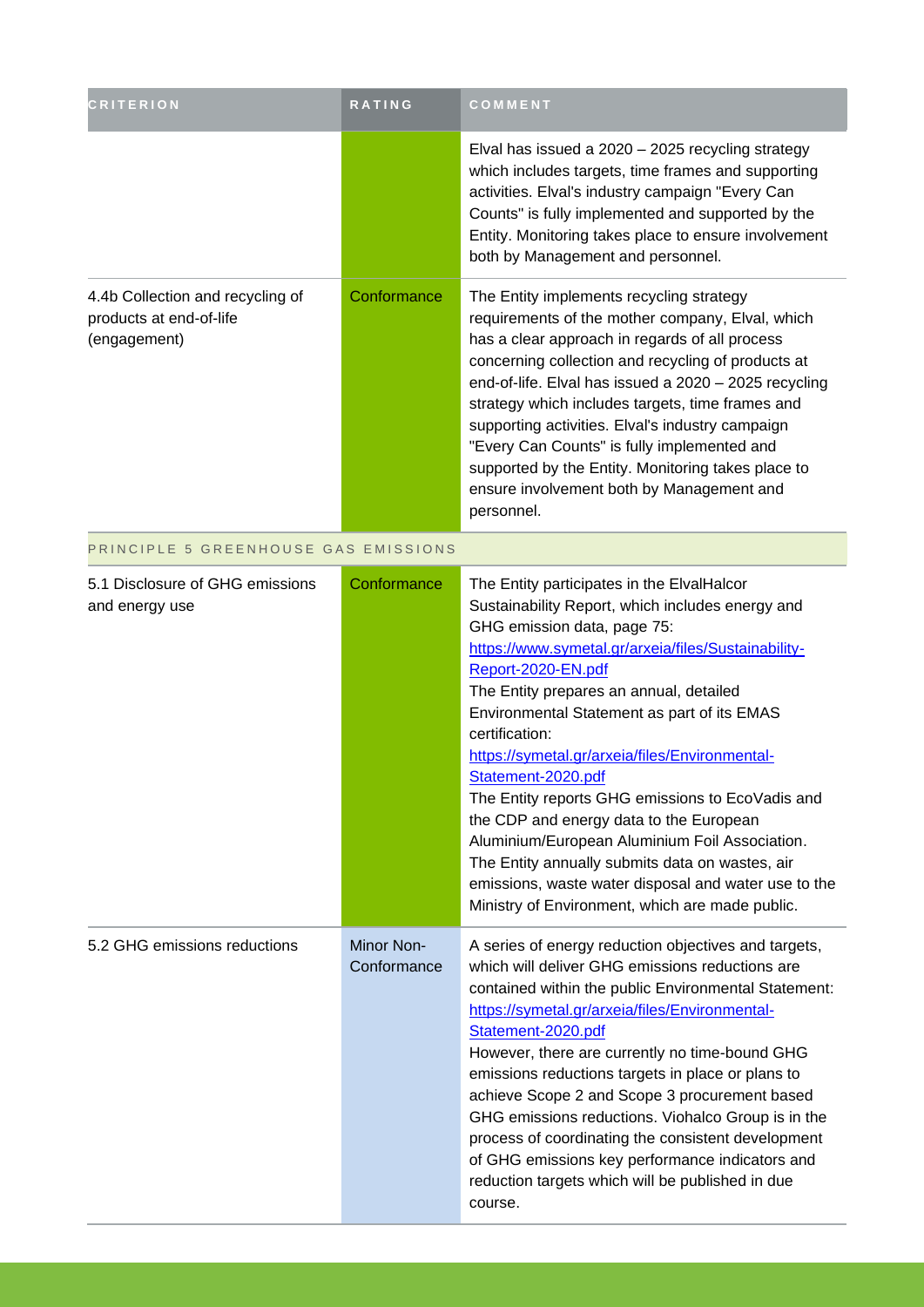| <b>CRITERION</b>                                                        | RATING         | COMMENT                                                                                                                                                                                                                                                                                                                                                                                                                                                                                                                                                                                                                                                                                                              |
|-------------------------------------------------------------------------|----------------|----------------------------------------------------------------------------------------------------------------------------------------------------------------------------------------------------------------------------------------------------------------------------------------------------------------------------------------------------------------------------------------------------------------------------------------------------------------------------------------------------------------------------------------------------------------------------------------------------------------------------------------------------------------------------------------------------------------------|
| 5.3a Aluminium Smelting<br>(management system)                          | Not Applicable | This Criterion is not applicable to the Entity's<br>Certification Scope.                                                                                                                                                                                                                                                                                                                                                                                                                                                                                                                                                                                                                                             |
| 5.3b Aluminium Smelting (up to<br>and including 2020)                   | Not Applicable | This Criterion is not applicable to the Entity's<br>Certification Scope.                                                                                                                                                                                                                                                                                                                                                                                                                                                                                                                                                                                                                                             |
| 5.3c Aluminium Smelting (after<br>2020)                                 | Not Applicable | This Criterion is not applicable to the Entity's<br>Certification Scope.                                                                                                                                                                                                                                                                                                                                                                                                                                                                                                                                                                                                                                             |
| PRINCIPLE 6 EMISSIONS, EFFLUENTS AND WASTE                              |                |                                                                                                                                                                                                                                                                                                                                                                                                                                                                                                                                                                                                                                                                                                                      |
| 6.1 Emissions to Air                                                    | Conformance    | The Entity is certified under ISO 14001 Environmental<br>Management System which is fully implemented. All<br>Emissions to Air are monitored, analysed and reported<br>under terms of Environmental Permit Conditions.<br>Emissions' impact is assessed in the Environmental<br>Impact Assessment.                                                                                                                                                                                                                                                                                                                                                                                                                   |
| 6.2 Discharges to Water                                                 | Conformance    | The Oinofyta plant's wastewater is treated by the<br>parent company Elval, which is adjacent to the plant.<br>Elval operates a Waste Water Treatment Plant that<br>includes two modern wastewater treatment lines for<br>different wastewater streams. The output is<br>discharged to the Asopos River, located near the<br>plant's boundary. All regulatory requirements are fully<br>met.<br>The Mandra plant has conducted a Water Risk<br>Assessment (WRA) which included the quality of<br>wastewater discharged. Based on the WRA results,<br>no material risks were identified and no adverse<br>effects arise from this process as the quality of the<br>wastewater is well below the established threshold. |
| 6.3a Assessment and Management<br>of Spills and Leakage<br>(assessment) | Conformance    | The Entity has conducted risk assessment and<br>identified risks of Spills and Leakage. The Entity has<br>plans and procedures established for incident<br>management and reporting. The Entity's certified ISO<br>14001 management system covers the management<br>of Spills and Leakage.                                                                                                                                                                                                                                                                                                                                                                                                                           |
| 6.3b Assessment and Management<br>of Spills and Leakage<br>(management) | Conformance    | The Entity has conducted risk assessment and<br>identified risks of Spills and Leakage. The Entity has<br>plans and procedures established for incident<br>management and reporting. The Entity's certified ISO<br>14001 management system covers the management<br>of Spills and Leakage.                                                                                                                                                                                                                                                                                                                                                                                                                           |
| 6.4a Reporting of Spills (immediate<br>disclosure)                      | Conformance    | In case of a Spill or leak that results in environmental<br>pollution, the Entity has a Standard Operation<br>Procedure which prescribes the immediate steps to<br>be taken to address the incident, to report it and also<br>identify the root causes in order to proceed with the                                                                                                                                                                                                                                                                                                                                                                                                                                  |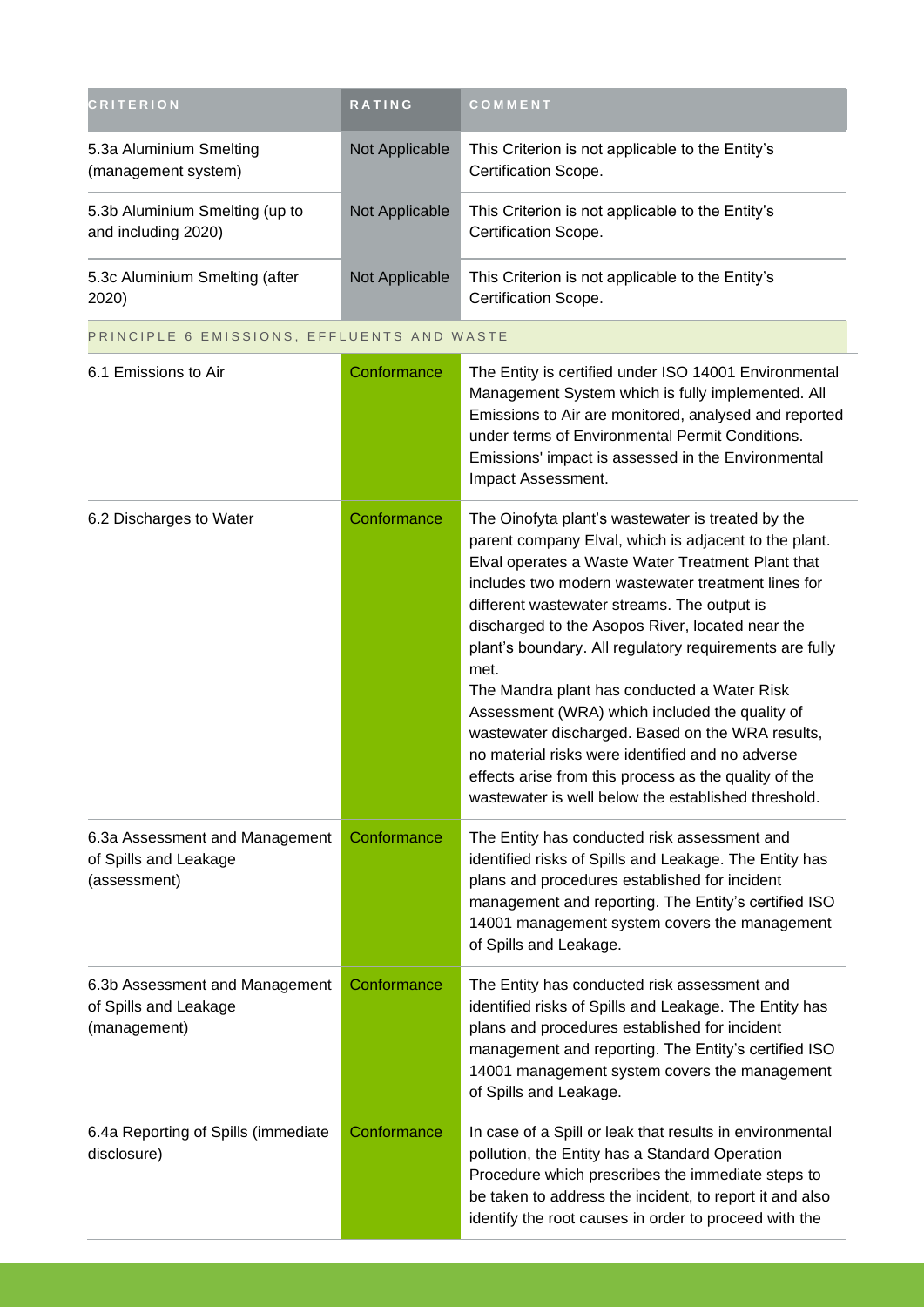| <b>CRITERION</b>                                          | RATING         | COMMENT                                                                                                                                                                                                                                                                                                                                                                                                                                                                                                                                                                                              |
|-----------------------------------------------------------|----------------|------------------------------------------------------------------------------------------------------------------------------------------------------------------------------------------------------------------------------------------------------------------------------------------------------------------------------------------------------------------------------------------------------------------------------------------------------------------------------------------------------------------------------------------------------------------------------------------------------|
|                                                           |                | needed corrective actions. The procedure is in<br>accordance with the Entity's environmental permits<br>and ISO 14001 certification.                                                                                                                                                                                                                                                                                                                                                                                                                                                                 |
| 6.4b Reporting of Spills (regular<br>reporting)           | Conformance    | The Entity's environmental performance is disclosed<br>in the Sustainability Report, pages 70 -77:<br>https://www.symetal.gr/arxeia/files/Sustainability-<br>Report-2020-EN.pdf pp70-77<br>There were no significant Spills at the Entity during<br>2020 (nor in 2021, of which the Sustainability Report<br>is yet to be published).                                                                                                                                                                                                                                                                |
| 6.5a Waste management and<br>reporting (strategy)         | Conformance    | The Entity has implemented an Environmental<br>Management System, certified to the ISO 14001<br>standard, which covers waste management<br>requirements. The working instruction is designed in<br>accordance with the Waste Management Hierarchy.<br>The Entity maintains a documented waste<br>management logistics digital system that is respected<br>and implemented by all management, personnel and<br>contractors. All relevant data are submitted to the<br>State Authority (Ministry of Environment) annually via<br>the Waste Management Digital Register System:<br>https://wrm.ypeka.gr |
| 6.5b Waste management and<br>reporting (disclosure)       | Conformance    | The Entity has implemented an Environmental<br>Management System, certified to the ISO 14001<br>standard. The Entity annually publishes in<br>ElvalHalcor's Sustainability Report, the quantity of<br>Hazardous and Non-Hazardous Waste produced,<br>pages 70 - 77:<br>https://www.symetal.gr/arxeia/files/Sustainability-<br>Report-2020-EN.pdf                                                                                                                                                                                                                                                     |
| 6.6a Bauxite Residue (storage<br>construction)            | Not Applicable | This Criterion is not applicable to the Entity's<br>Certification Scope.                                                                                                                                                                                                                                                                                                                                                                                                                                                                                                                             |
| 6.6b Bauxite Residue (integrity<br>checks and controls)   | Not Applicable | This Criterion is not applicable to the Entity's<br>Certification Scope.                                                                                                                                                                                                                                                                                                                                                                                                                                                                                                                             |
| 6.6c Bauxite Residue (water<br>discharge)                 | Not Applicable | This Criterion is not applicable to the Entity's<br>Certification Scope.                                                                                                                                                                                                                                                                                                                                                                                                                                                                                                                             |
| 6.6d Bauxite Residue (marine and<br>aquatic environments) | Not Applicable | This Criterion is not applicable to the Entity's<br>Certification Scope.                                                                                                                                                                                                                                                                                                                                                                                                                                                                                                                             |
| 6.6e Bauxite Residue (state of the<br>art technologies)   | Not Applicable | This Criterion is not applicable to the Entity's<br>Certification Scope.                                                                                                                                                                                                                                                                                                                                                                                                                                                                                                                             |
| 6.6f Bauxite Residue (remediation)                        | Not Applicable | This Criterion is not applicable to the Entity's<br>Certification Scope.                                                                                                                                                                                                                                                                                                                                                                                                                                                                                                                             |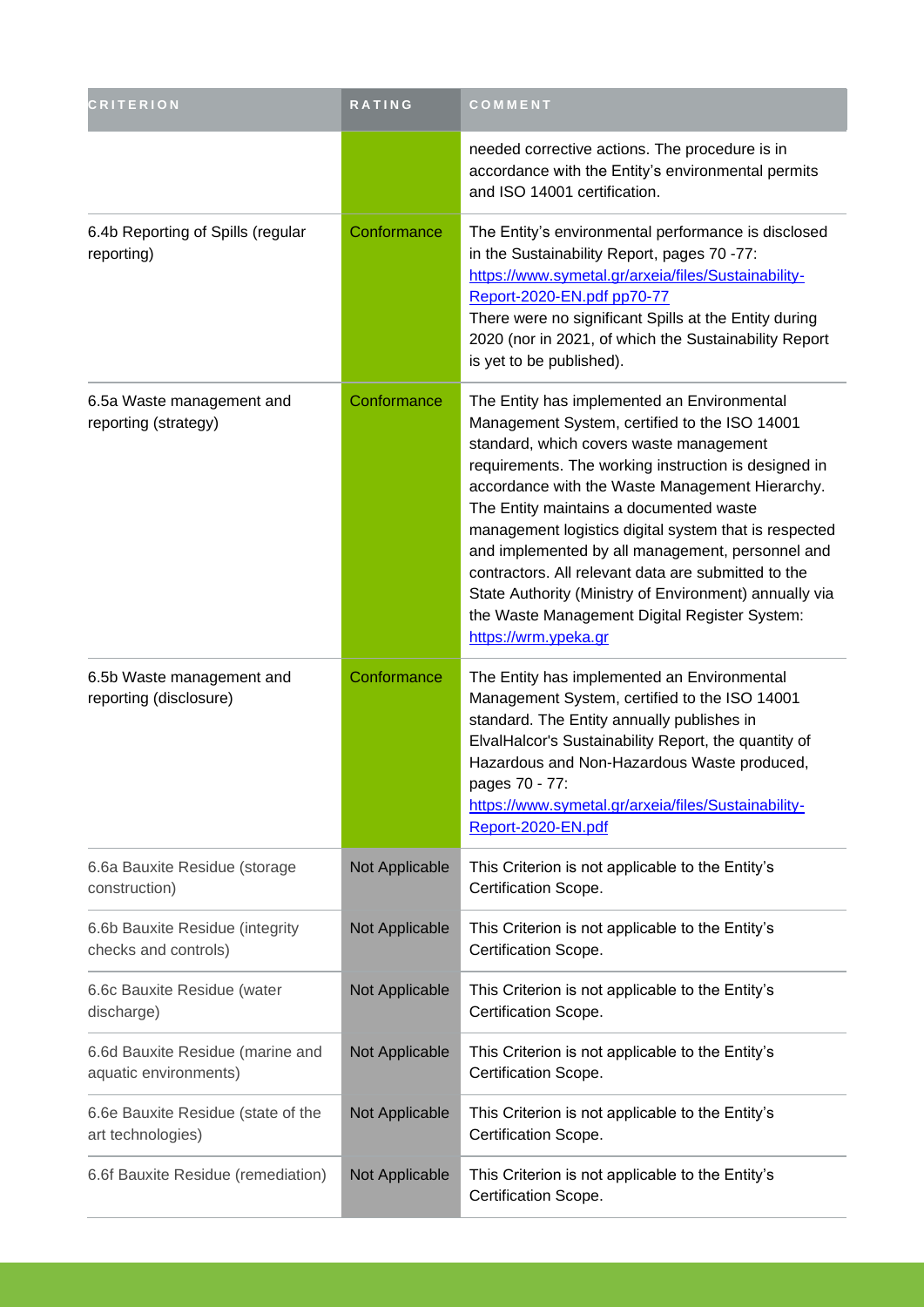| <b>CRITERION</b>                                                 | RATING         | COMMENT                                                                                                                                                                                                                                                                                                                                                                                                                            |
|------------------------------------------------------------------|----------------|------------------------------------------------------------------------------------------------------------------------------------------------------------------------------------------------------------------------------------------------------------------------------------------------------------------------------------------------------------------------------------------------------------------------------------|
| 6.7a Spent Pot Lining (SPL)<br>(storage and management)          | Not Applicable | This Criterion is not applicable to the Entity's<br>Certification Scope.                                                                                                                                                                                                                                                                                                                                                           |
| 6.7b Spent Pot Lining (SPL)<br>(recovery and recycling)          | Not Applicable | This Criterion is not applicable to the Entity's<br>Certification Scope.                                                                                                                                                                                                                                                                                                                                                           |
| 6.7c Spent Pot Lining (SPL)<br>(Untreated SPL)                   | Not Applicable | This Criterion is not applicable to the Entity's<br>Certification Scope.                                                                                                                                                                                                                                                                                                                                                           |
| 6.7d Spent Pot Lining (SPL)<br>(review of alternatives)          | Not Applicable | This Criterion is not applicable to the Entity's<br>Certification Scope.                                                                                                                                                                                                                                                                                                                                                           |
| 6.7e Spent Pot Lining (SPL)<br>(marine and aquatic environments) | Not Applicable | This Criterion is not applicable to the Entity's<br>Certification Scope.                                                                                                                                                                                                                                                                                                                                                           |
| 6.8a Dross (recovery)                                            | Not Applicable | This Criterion is not applicable to the Entity's<br>Certification Scope.                                                                                                                                                                                                                                                                                                                                                           |
| 6.8b Dross (recycling)                                           | Not Applicable | This Criterion is not applicable to the Entity's<br>Certification Scope.                                                                                                                                                                                                                                                                                                                                                           |
| 6.8c Dross (review of alternatives)                              | Not Applicable | This Criterion is not applicable to the Entity's<br>Certification Scope.                                                                                                                                                                                                                                                                                                                                                           |
| PRINCIPLE 7 WATER STEWARDSHIP                                    |                |                                                                                                                                                                                                                                                                                                                                                                                                                                    |
| 7.1a Water assessment (mapping)                                  | Conformance    | The Entity has conducted Water Risk Assessments<br>(WRA), which includes a Water Mass Balance and<br>maps the flow of water from the input to the outputs.<br>The Entity's operation permits include a verified<br>Environmental Impact Assessment where Water<br>Mass Balance has been drawn and input-output<br>water flow mapping is included.<br>https://www.symetal.gr/arxeia/files/Sustainability-<br>Report-2020-EN.pdf     |
| 7.1b Water assessment (risk<br>assessment)                       | Conformance    | Water Risk Assessments which include the Entity's<br>catchments have been conducted taking into<br>consideration references from the WWF Water Risk<br>Filter and the Alliance for Water Stewardship's<br>International Water Stewardship Standard.                                                                                                                                                                                |
| 7.2a Water management<br>(management plans)                      | Conformance    | The Entity has implemented an Environmental<br>Management System (EMS), certified to ISO 14001.<br>Environmental Permits issued by the Ministry of<br>Environment and Energy are in place, including terms<br>and conditions relating to water management and<br>use, monitored by the relevant competent authorities.<br>Water-related risks are assessed as part of the EMS<br>and no material water risks have been identified. |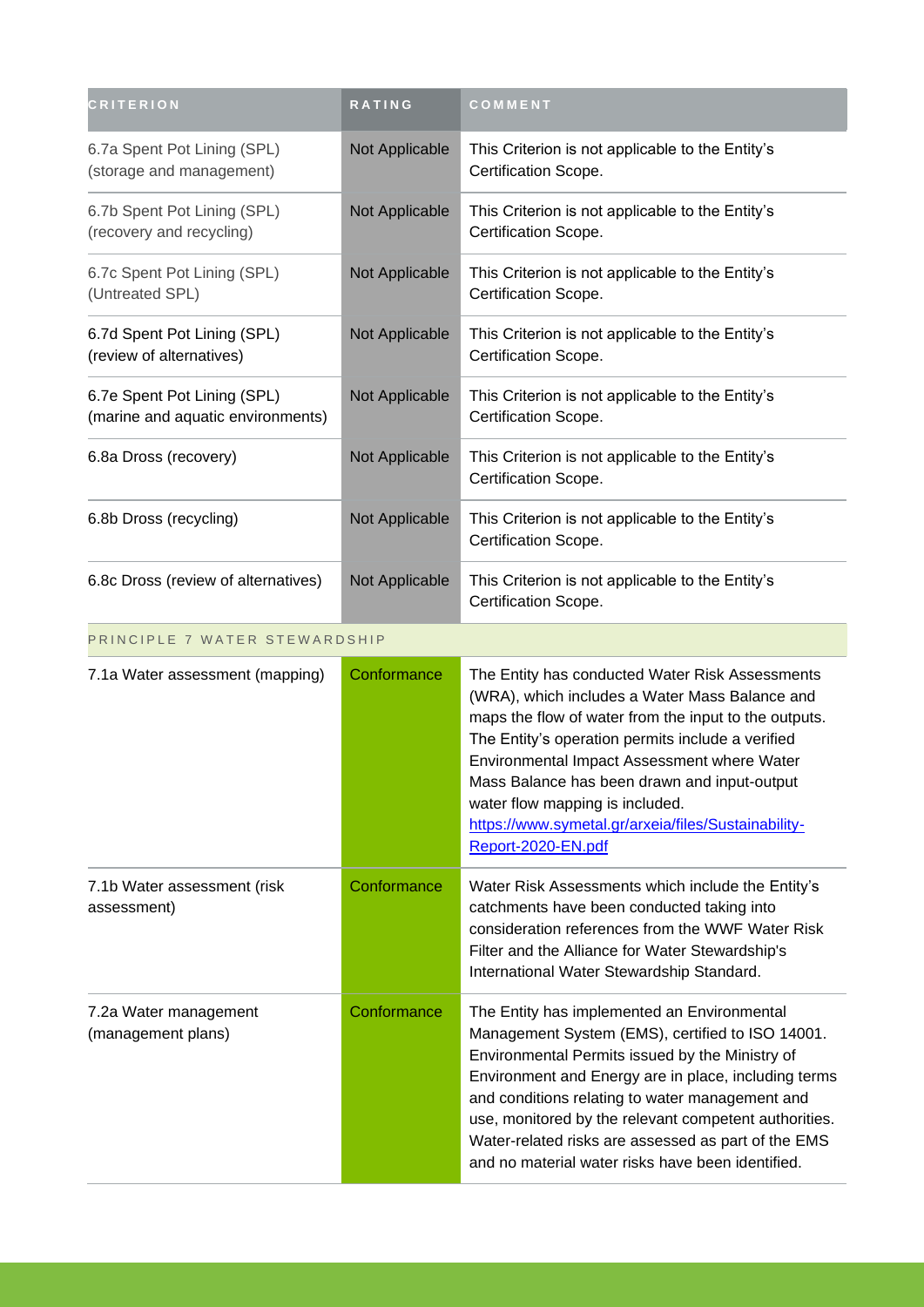| <b>CRITERION</b>                                                           | <b>RATING</b> | COMMENT                                                                                                                                                                                                                                                                                                                                                                                                                            |
|----------------------------------------------------------------------------|---------------|------------------------------------------------------------------------------------------------------------------------------------------------------------------------------------------------------------------------------------------------------------------------------------------------------------------------------------------------------------------------------------------------------------------------------------|
| 7.2b Water management<br>(monitoring)                                      | Conformance   | The Entity has implemented an Environmental<br>Management System (EMS), certified to ISO 14001.<br>Environmental Permits issued by the Ministry of<br>Environment and Energy are in place, including terms<br>and conditions relating to water management and<br>use, monitored by the relevant competent authorities.<br>Water-related risks are assessed as part of the EMS<br>and no material water risks have been identified. |
| 7.3 Disclosure of water usage and<br>risks                                 | Conformance   | The Entity submits data on water use to the Ministry<br>of Environment and Energy. Data relating to water<br>use are publicly disclosed on the Ministry's website:<br>https://ypen.gov.gr<br>The Entity's water intensity is also disclosed in the<br>ElvalHalcor's Sustainability Report, page 75:<br>https://www.symetal.gr/arxeia/files/Sustainability-<br>Report-2020-EN.pdf                                                   |
| PRINCIPLE 8 BIODIVERSITY                                                   |               |                                                                                                                                                                                                                                                                                                                                                                                                                                    |
| 8.1 Biodiversity assessment                                                | Conformance   | The Entity has conducted Biodiversity and Alien<br>Species Impact Assessments for the Oinofyta and<br>Mandra plants. Impacts on biodiversity considered<br>results of a bibliographical study and the field<br>observations by third party experts.                                                                                                                                                                                |
| 8.2a Biodiversity management<br>(biodiversity action plans)                | Conformance   | The Entity has conducted Biodiversity and Alien<br>Species Impact Assessments for the Oinofyta and<br>Mandra plants. Impacts on biodiversity considered<br>the results of a bibliographical study and the field<br>observations by external experts.<br>An improvement plan was prepared and completed<br>as scheduled at the Oinofyta plant. There were no<br>material risks to biodiversity identified.                          |
| 8.2b Biodiversity management<br>(consultation and mitigation<br>hierarchy) | Conformance   | The Entity has conducted Biodiversity and Alien<br>Species Impact Assessments for the Oinofyta and<br>Mandra plants, undertaken by a third party. Both<br>studies were in accordance with the Biodiversity<br>Mitigation Hierarchy and were informed by<br>community and expert consultation.                                                                                                                                      |
| 8.2c Biodiversity management<br>(reporting)                                | Conformance   | The Entity's Biodiversity and Alien Species Impact<br>Assessments will be included in the 2021 ElvalHalcor<br>Sustainability Report.                                                                                                                                                                                                                                                                                               |
| 8.3 Alien Species                                                          | Conformance   | The Entity has conducted Biodiversity and Alien<br>Species Impact Assessments for the Oinofyta and<br>Mandra plants. Alien Species have been planted as<br>ornamental garden plants, none of which are<br>considered invasive.                                                                                                                                                                                                     |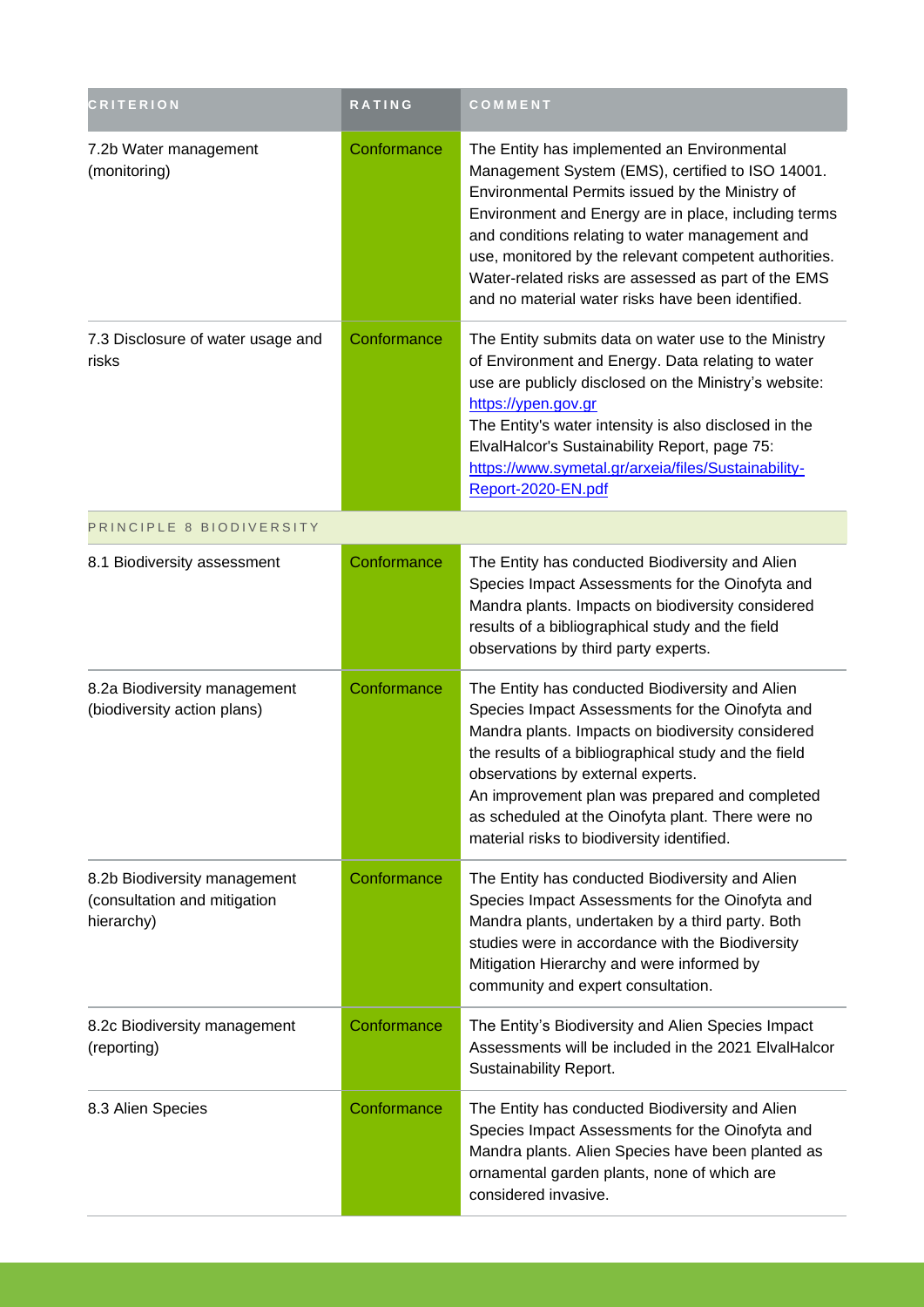| <b>CRITERION</b>                                                                          | RATING         | COMMENT                                                                                                                                                                                                                                                                                                                                                                                                                                                                                                                                                                                                                                                                                                                                                                                                                                                                                                                      |
|-------------------------------------------------------------------------------------------|----------------|------------------------------------------------------------------------------------------------------------------------------------------------------------------------------------------------------------------------------------------------------------------------------------------------------------------------------------------------------------------------------------------------------------------------------------------------------------------------------------------------------------------------------------------------------------------------------------------------------------------------------------------------------------------------------------------------------------------------------------------------------------------------------------------------------------------------------------------------------------------------------------------------------------------------------|
| 8.4a Commitment to "No Go" in<br>World Heritage properties<br>(exploration and new mines) | Not Applicable | This Criterion is not applicable to the Entity's<br>Certification Scope.                                                                                                                                                                                                                                                                                                                                                                                                                                                                                                                                                                                                                                                                                                                                                                                                                                                     |
| 8.4b Commitment to "No Go" in<br>World Heritage properties (existing<br>mines)            | Not Applicable | This Criterion is not applicable to the Entity's<br>Certification Scope.                                                                                                                                                                                                                                                                                                                                                                                                                                                                                                                                                                                                                                                                                                                                                                                                                                                     |
| 8.5a Mine rehabilitation (best<br>available techniques)                                   | Not Applicable | This Criterion is not applicable to the Entity's<br>Certification Scope.                                                                                                                                                                                                                                                                                                                                                                                                                                                                                                                                                                                                                                                                                                                                                                                                                                                     |
| 8.5b Mine rehabilitation (financial<br>provisions)                                        | Not Applicable | This Criterion is not applicable to the Entity's<br>Certification Scope.                                                                                                                                                                                                                                                                                                                                                                                                                                                                                                                                                                                                                                                                                                                                                                                                                                                     |
| PRINCIPLE 9 HUMAN RIGHTS                                                                  |                |                                                                                                                                                                                                                                                                                                                                                                                                                                                                                                                                                                                                                                                                                                                                                                                                                                                                                                                              |
| 9.1a Human Rights Due Diligence<br>(policy)                                               | Conformance    | The Entity's commitment to protect Human Rights is<br>evident in its Code of Conduct and Business Ethics:<br>https://www.symetal.gr/arxeia/files/Symetal-Code-of-<br>Conduct-Business-Ethics-EN-final-2017.pdf<br>A clear statement of support to the United Nations<br>Global Compact's principles is included in the<br><b>ElvalHalcor's Sustainability Report:</b><br>https://www.symetal.gr/arxeia/files/Sustainability-<br>Report-2020-EN.pdf<br>The Entity operates under the Greek legislation and<br>European Union normative, respecting the<br>constitutional Human Rights values.<br>Further information is available in the following:<br>https://www.symetal.gr/arxeia/files/SYMETAL-<br>Labour-Human-Rights-Policy-EN.pdf<br>https://www.symetal.gr/arxeia/files/SYMETAL-<br>Business-Ethics-Anti-Corruption-Policy-EN.pdf<br>https://www.symetal.gr/arxeia//files/SYMETAL-<br>Supplier-Code-of-Conduct-EN.pdf |
| 9.1b Human Rights Due Diligence<br>(process)                                              | Conformance    | The Entity's commitment to protect Human Rights is<br>evident in its Code of Conduct and Business Ethics:<br>https://www.symetal.gr/arxeia/files/Symetal-Code-of-<br>Conduct-Business-Ethics-EN-final-2017.pdf<br>A clear statement of support to the United Nations<br>Global Compact's principles is included in the<br><b>ElvalHalcor's Sustainability Report:</b><br>https://www.symetal.gr/arxeia/files/Sustainability-<br>Report-2020-EN.pdf<br>The Entity operates under the Greek legislation and<br>European Union normative, respecting the<br>constitutional Human Rights values.<br>Further information is available in the following:<br>https://www.symetal.gr/arxeia/files/SYMETAL-<br>Labour-Human-Rights-Policy-EN.pdf                                                                                                                                                                                      |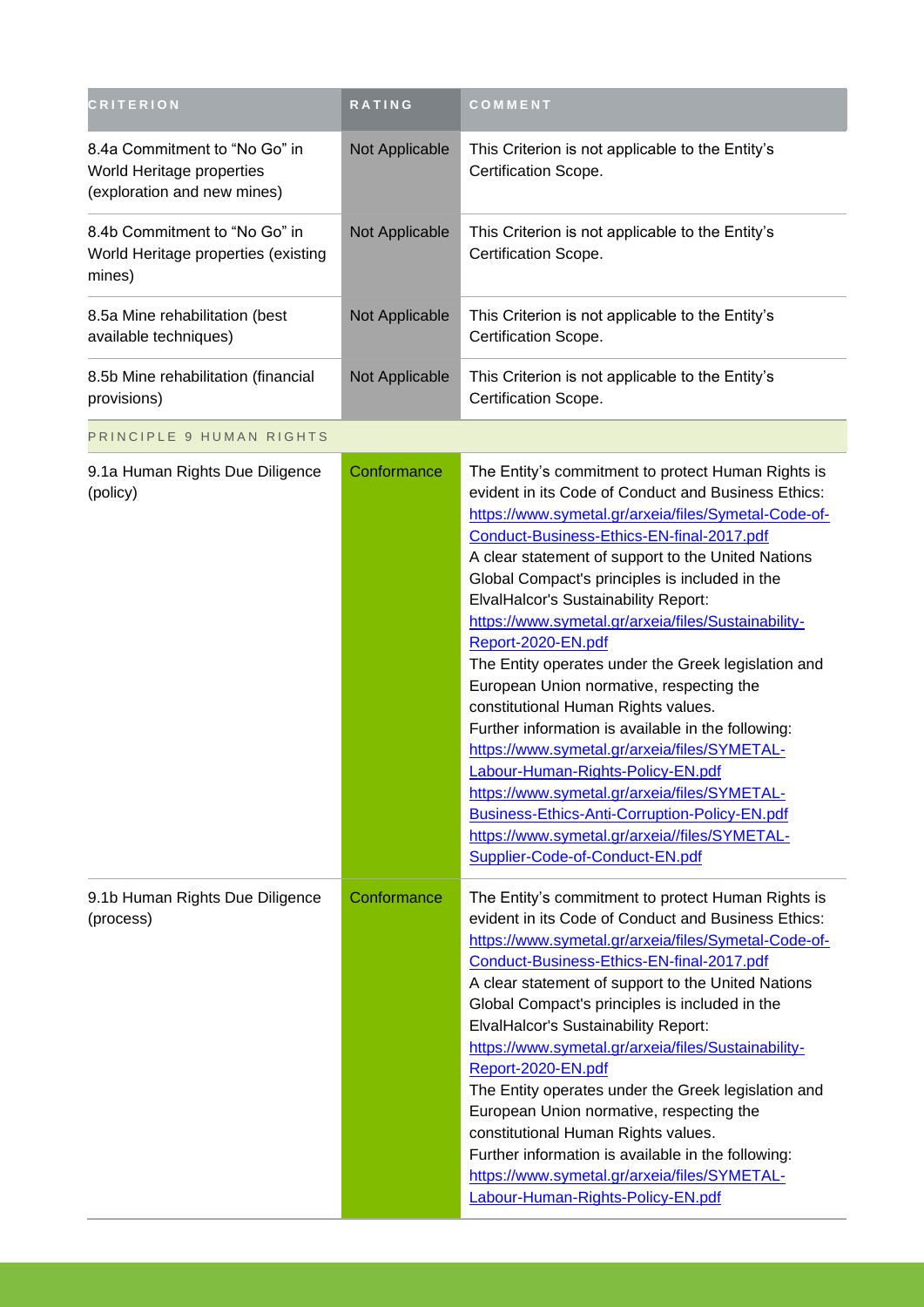| <b>CRITERION</b>                                 | <b>RATING</b>  | COMMENT                                                                                                                                                                                                                                                                                                                                                                                                                                                                                                                                                                                                                                                                                                                                           |
|--------------------------------------------------|----------------|---------------------------------------------------------------------------------------------------------------------------------------------------------------------------------------------------------------------------------------------------------------------------------------------------------------------------------------------------------------------------------------------------------------------------------------------------------------------------------------------------------------------------------------------------------------------------------------------------------------------------------------------------------------------------------------------------------------------------------------------------|
|                                                  |                | https://www.symetal.gr/arxeia/files/SYMETAL-<br>Business-Ethics-Anti-Corruption-Policy-EN.pdf<br>https://www.symetal.gr/arxeia//files/SYMETAL-<br>Supplier-Code-of-Conduct-EN.pdf                                                                                                                                                                                                                                                                                                                                                                                                                                                                                                                                                                 |
| 9.1c Human Rights Due Diligence<br>(remediation) | Conformance    | The Entity implements a Human Rights Due<br>Diligence process aligned to the United Nations<br>Guiding Principles on Business and Human Rights.<br>The Entity's commitment to protect Human Rights is<br>evident in its Code of Conduct and Business Ethics.<br>A clear statement of support to the United Nations<br>Global Compact's principles is included in the<br><b>ElvalHalcor's Sustainability Report:</b><br>https://www.symetal.gr/arxeia/files/Sustainability-<br>Report-2020-EN.pdf<br>The Entity operates under the Greek European law,<br>in line with its corporate values. The Human Rights<br>Due Diligence process has identified no evidence<br>that the Entity has caused or contributed to adverse<br>Human Rights impacts. |
| 9.2 Women's Rights                               | Conformance    | A clear statement is included in the Entity's Code of<br>Conduct and Business Ethics against Discrimination<br>and on the protection of women's rights. No evidence<br>of Discrimination, unjustifiable under-representation,<br>unequal pay, physical or sexual abuse, lack of<br>opportunities or any other source of indirect impact<br>has been identified.                                                                                                                                                                                                                                                                                                                                                                                   |
| 9.3 Indigenous Peoples                           | Not Applicable | There are no Indigenous Peoples in the Entity's Area<br>of Influence.                                                                                                                                                                                                                                                                                                                                                                                                                                                                                                                                                                                                                                                                             |
| 9.4 Free, Prior, and Informed<br>Consent (FPIC)  | Not Applicable | There are no Indigenous Peoples in the Entity's Area<br>of Influence.                                                                                                                                                                                                                                                                                                                                                                                                                                                                                                                                                                                                                                                                             |
| 9.5 Cultural and sacred heritage                 | Not Applicable | There are no Indigenous Peoples, sacred or cultural<br>heritage sites and values within the Entity's Area of<br>Influence.                                                                                                                                                                                                                                                                                                                                                                                                                                                                                                                                                                                                                        |
| 9.6a Resettlements (avoid or<br>minimise)        | Not Applicable | The Entity's sites are located in industrial facilities<br>areas. There are no Resettlement requirements.                                                                                                                                                                                                                                                                                                                                                                                                                                                                                                                                                                                                                                         |
| 9.6b Resettlements (where<br>unavoidable)        | Not Applicable | The Entity's sites are located in industrial facilities<br>areas. There are no Resettlement requirements.                                                                                                                                                                                                                                                                                                                                                                                                                                                                                                                                                                                                                                         |
| 9.7a Local Communities (rights and<br>interests) | Conformance    | The Human Rights Due Diligence process did not<br>identify any potential infringement of Human Rights.<br>The Entity has ongoing constructive and positive<br>engagement with its local Communities as evidenced<br>by stakeholder interviews and feedback, as well as<br>the Sustainability Report:                                                                                                                                                                                                                                                                                                                                                                                                                                              |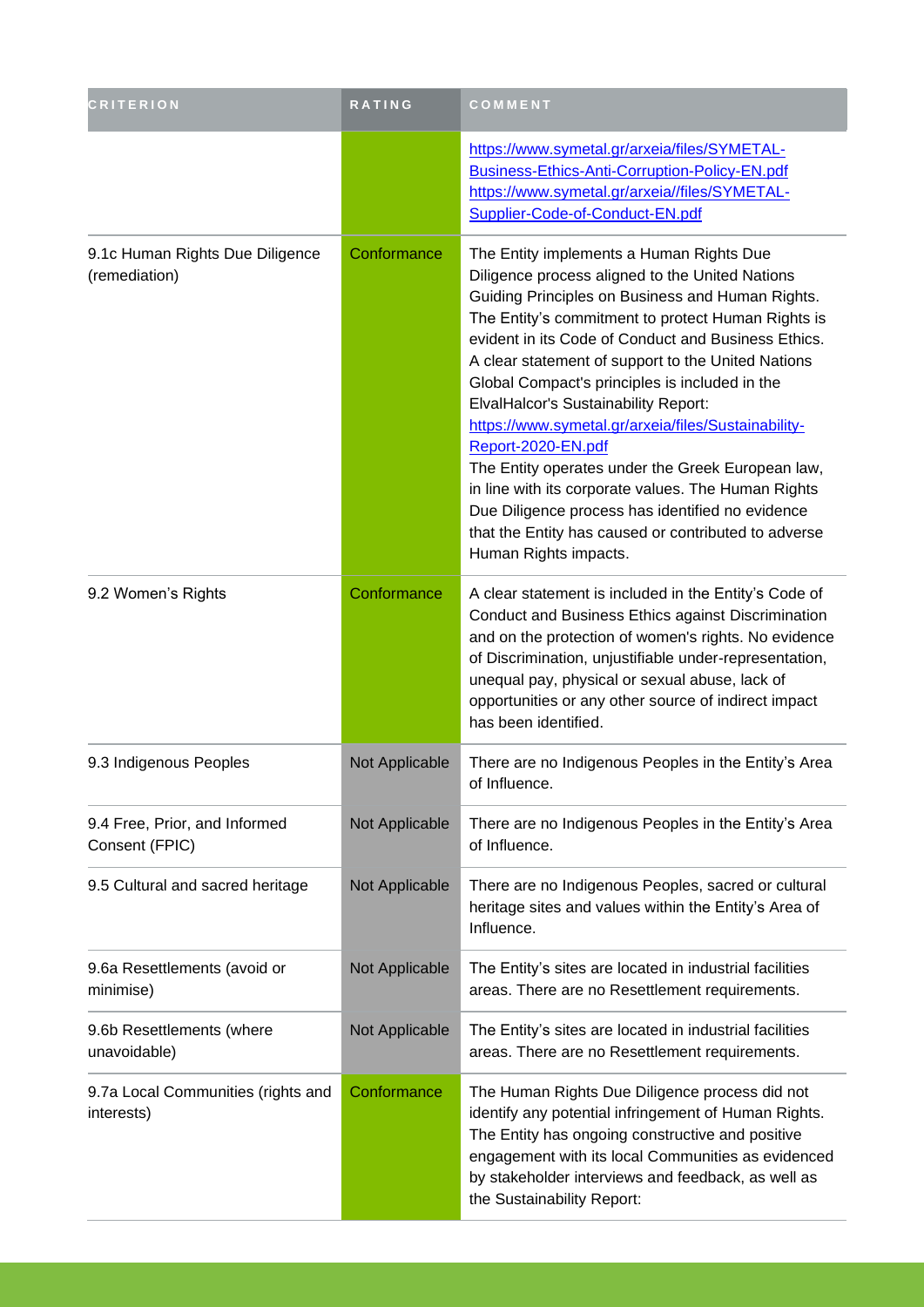| <b>CRITERION</b>                                                                                      | RATING         | COMMENT                                                                                                                                                                                                                                                                                                                                                                                                                                                                                                                                                                                                                                                                               |
|-------------------------------------------------------------------------------------------------------|----------------|---------------------------------------------------------------------------------------------------------------------------------------------------------------------------------------------------------------------------------------------------------------------------------------------------------------------------------------------------------------------------------------------------------------------------------------------------------------------------------------------------------------------------------------------------------------------------------------------------------------------------------------------------------------------------------------|
|                                                                                                       |                | https://www.symetal.gr/arxeia/files/Sustainability-<br>Report-2020-EN.pdf                                                                                                                                                                                                                                                                                                                                                                                                                                                                                                                                                                                                             |
| 9.7b Local Communities (impacts)                                                                      | Conformance    | The Entity has conducted Environmental Impact<br>Assessments and evaluated the potential impacts to<br>the surrounding Communities that stem out of its<br>activities through various studies (e.g. Environmental<br>Risk Assessment, Biodiversity Impact Assessment,<br>Water Risk Assessment, Environmental Noise<br>measurements). No adverse impacts to the Local<br>Communities have been identified. The Entity has<br>ongoing constructive and positive engagement with<br>its local Communities as evidenced by stakeholder<br>interviews and feedback, as well as the Sustainability<br>Report:<br>https://www.symetal.gr/arxeia/files/Sustainability-<br>Report-2020-EN.pdf |
| 9.7c Local Communities<br>(livelihoods)                                                               | Conformance    | The Entity has ongoing constructive and positive<br>engagement with the local Communities as<br>evidenced by stakeholder interviews and feedback.<br>There is a community program to support Local<br>Communities, with donations of equipment and in-<br>kind support (such as supporting the local medical<br>centre, schools, sport clubs) rather than direct<br>financial donations:<br>https://www.symetal.gr/en/news                                                                                                                                                                                                                                                            |
| 9.8 Conflict-Affected and High-Risk<br>Areas                                                          | Not Applicable | The Entity is not located in an area of conflict or high<br>risk. Any risks are associated with the supply chain is<br>addressed by the Code of Conduct and the supplier<br>evaluation procedure.                                                                                                                                                                                                                                                                                                                                                                                                                                                                                     |
| 9.9 Security practice                                                                                 | Conformance    | Private security providers are not used at the<br>Oinofyta plant. In synergy with Elval, the Entity<br>employs gatehouse personnel and night guardians<br>that operate monitoring systems in accordance with<br>its Code of Conduct and Business Ethics.<br>At the Mandra plant, a private security company has<br>been contracted which operates under specific rules<br>and with certain authorities on incident management,<br>all of which fall within the scope of the Entity's Code<br>of Conduct and Business Ethics.                                                                                                                                                          |
| PRINCIPLE 10 LABOUR RIGHTS                                                                            |                |                                                                                                                                                                                                                                                                                                                                                                                                                                                                                                                                                                                                                                                                                       |
| 10.1a Freedom of Association and<br><b>Right to Collective Bargaining</b><br>(freedom of association) | Conformance    | The Entity fully respects the right of Freedom of<br>Association. A clear statement is included in the<br>Code of Conduct and Business Ethics and in the<br>Labour and Human Rights Policy:<br>https://www.symetal.gr/arxeia/files/Symetal-Code-of-<br>Conduct-Business-Ethics-EN-final-2017.pdf                                                                                                                                                                                                                                                                                                                                                                                      |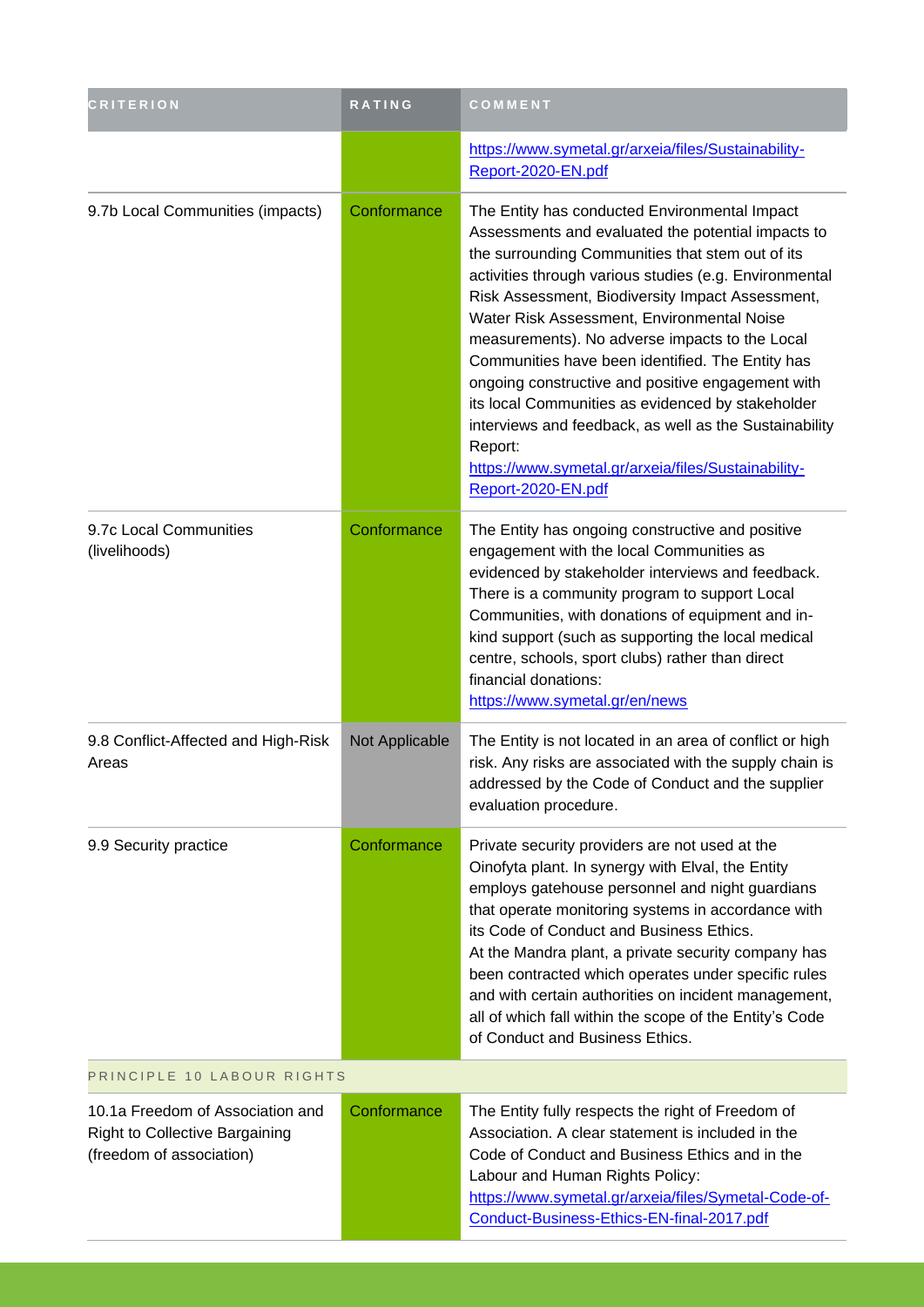| <b>CRITERION</b>                                                                                 | RATING      | COMMENT                                                                                                                                                                                                                                                                                                                                                                                                                                                                                                                                                           |
|--------------------------------------------------------------------------------------------------|-------------|-------------------------------------------------------------------------------------------------------------------------------------------------------------------------------------------------------------------------------------------------------------------------------------------------------------------------------------------------------------------------------------------------------------------------------------------------------------------------------------------------------------------------------------------------------------------|
|                                                                                                  |             | https://www.symetal.gr/arxeia/files/SYMETAL-<br>Labour-Human-Rights-Policy-EN.pdf<br>Support to the UN Global Compact has been formally<br>declared in the Sustainability Report:<br>https://www.symetal.gr/arxeia/files/Sustainability-<br>Report-2020-EN.pdf                                                                                                                                                                                                                                                                                                    |
| 10.1b Freedom of Association and<br>Right to Collective Bargaining<br>(collective bargaining)    | Conformance | The Entity fully respects the right to Collective<br>Bargaining. A clear statement is included in the Code<br>of Conduct and Business Ethics and in the Labour<br>and Human Rights Policy:<br>https://www.symetal.gr/arxeia/files/Symetal-Code-of-<br>Conduct-Business-Ethics-EN-final-2017.pdf<br>https://www.symetal.gr/arxeia/files/SYMETAL-<br>Labour-Human-Rights-Policy-EN.pdf<br>Support to the UN Global Compact has been formally<br>declared in the Sustainability Report:<br>https://www.symetal.gr/arxeia/files/Sustainability-<br>Report-2020-EN.pdf |
| 10.1c Freedom of Association and<br><b>Right to Collective Bargaining</b><br>(alternative means) | Conformance | Worker representation is assured by alternative<br>means, including participation in Open Councils,<br>Health and Safety Representatives Team, on-the-job<br>awareness sessions, suggestion boxes and<br>procedures.                                                                                                                                                                                                                                                                                                                                              |
| 10.2a Child Labour (minimum age)                                                                 | Conformance | Child Labour is prohibited by Greek and European<br>law. The Entity fulfils its legal conditions and has a<br>clear policy against Child Labour included in the<br>Code of Conduct and Business Ethics. All Workers at<br>the Entity are aged 18 or over.                                                                                                                                                                                                                                                                                                         |
| 10.2b Child Labour (hazardous)                                                                   | Conformance | Child Labour is prohibited by Greek and European<br>law. The Entity fulfils its legal conditions and has a<br>clear policy against Child Labour included in the<br>Code of Conduct and Business Ethics. All Workers at<br>the Entity are aged 18 or over.                                                                                                                                                                                                                                                                                                         |
| 10.2c Child Labour (worst forms)                                                                 | Conformance | Child Labour is prohibited by Greek and European<br>law. The Entity fulfils its legal conditions and has a<br>clear policy against Child Labour included in the<br>Code of Conduct and Business Ethics. All Workers at<br>the Entity are aged 18 or over.                                                                                                                                                                                                                                                                                                         |
| 10.3a Forced Labour (human<br>trafficking)                                                       | Conformance | In accordance with both Greek and European Union<br>law, Forced Labour is prohibited. The Entity fulfils its<br>legal requirements and is implementing a Human<br>Rights Due Diligence that includes an evaluation of<br>Forced Labour risks. The Entity does not engage in<br>Forced Labour, directly or indirectly nor does it<br>tolerate Forced Labour in its supply chain. A clear                                                                                                                                                                           |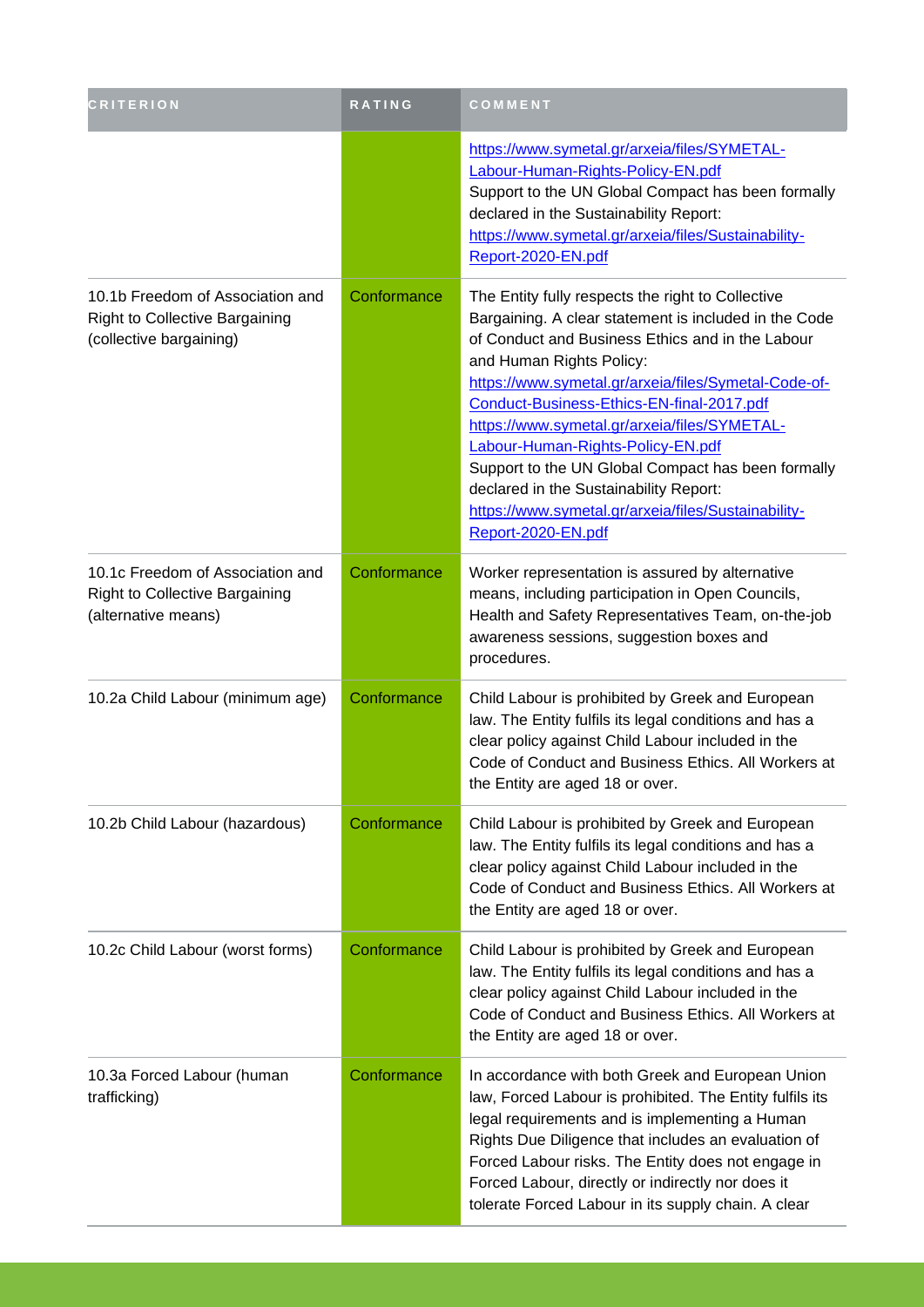| <b>CRITERION</b>                                                                | RATING      | COMMENT                                                                                                                                                                                                                                                                                                                                                               |
|---------------------------------------------------------------------------------|-------------|-----------------------------------------------------------------------------------------------------------------------------------------------------------------------------------------------------------------------------------------------------------------------------------------------------------------------------------------------------------------------|
|                                                                                 |             | policy against Forced Labour is included in the Code<br>of Conduct and Business Ethics, Sustainability<br>Report (support of the UN Global Compact) and<br>Supplier Code of Conduct.                                                                                                                                                                                  |
| 10.3b Forced Labour (deposits,<br>fees, advances)                               | Conformance | The Entity does not require any form of deposit, fee<br>or advance from Workers prior to their employment,<br>nor does it tolerate any such actions on behalf of its<br>supply chain. Specific and clear statements are<br>included in the Code of Conduct and Business<br>Ethics, Sustainability Report, Supplier Code of<br>Conduct and Human Rights Due Diligence. |
| 10.3c Forced Labour (migrant<br>workers)                                        | Conformance | The Entity does not require Migrant Workers to lodge<br>deposits or security payments at any time. A clear<br>policy against Forced Labour is included in the Code<br>of Conduct and Business Ethics, Sustainability<br>Report (support of the UN Global Compact) and<br>Supplier Code of Conduct.                                                                    |
| 10.3d Forced Labour (debt<br>bondage)                                           | Conformance | The Entity's Code of Conduct and Business Ethics<br>prohibits holding Workers in debt bondage or forcing<br>them to pay off a loan as evidenced by its<br>Sustainability Report, Supplier Code of Conduct and<br>Human Rights Due Diligence, and as aligned to<br>Greek and European Union law.                                                                       |
| 10.3e Forced Labour (freedom of<br>movement)                                    | Conformance | The Entity is committed to fair employment practices<br>and does not restrict the movement of any person on<br>site, for any reason. Clear statements are included in<br>the Code of Conduct and Business Ethics,<br>Sustainability Report, Supplier Code of Conduct and<br>Human Rights Due Diligence.                                                               |
| 10.3f Forced Labour (retention of<br>identity papers, permits,<br>certificates) | Conformance | The Entity retains only copies of Workers personal<br>documents. A clear policy against Forced Labour is<br>included in the Code of Conduct and Business<br>Ethics, Sustainability Report (support of the UN<br>Global Compact) and in the Supplier Code of<br>Conduct.                                                                                               |
| 10.3g Forced Labour (freedom to<br>terminate employment)                        | Conformance | The local Greek legislation and the European Union<br>normative are fully respected by the Entity. All<br>employees are free to terminate their employment on<br>their wish, according to applicable law.                                                                                                                                                             |
| 10.4 Non-Discrimination                                                         | Conformance | The Entity's Code of Conduct and Business Ethics,<br>and Supplier Code of Conduct cover Non-<br>Discrimination. The Human Rights Due Diligence<br>exercise did not highlight any material risks<br>concerning Discrimination.                                                                                                                                         |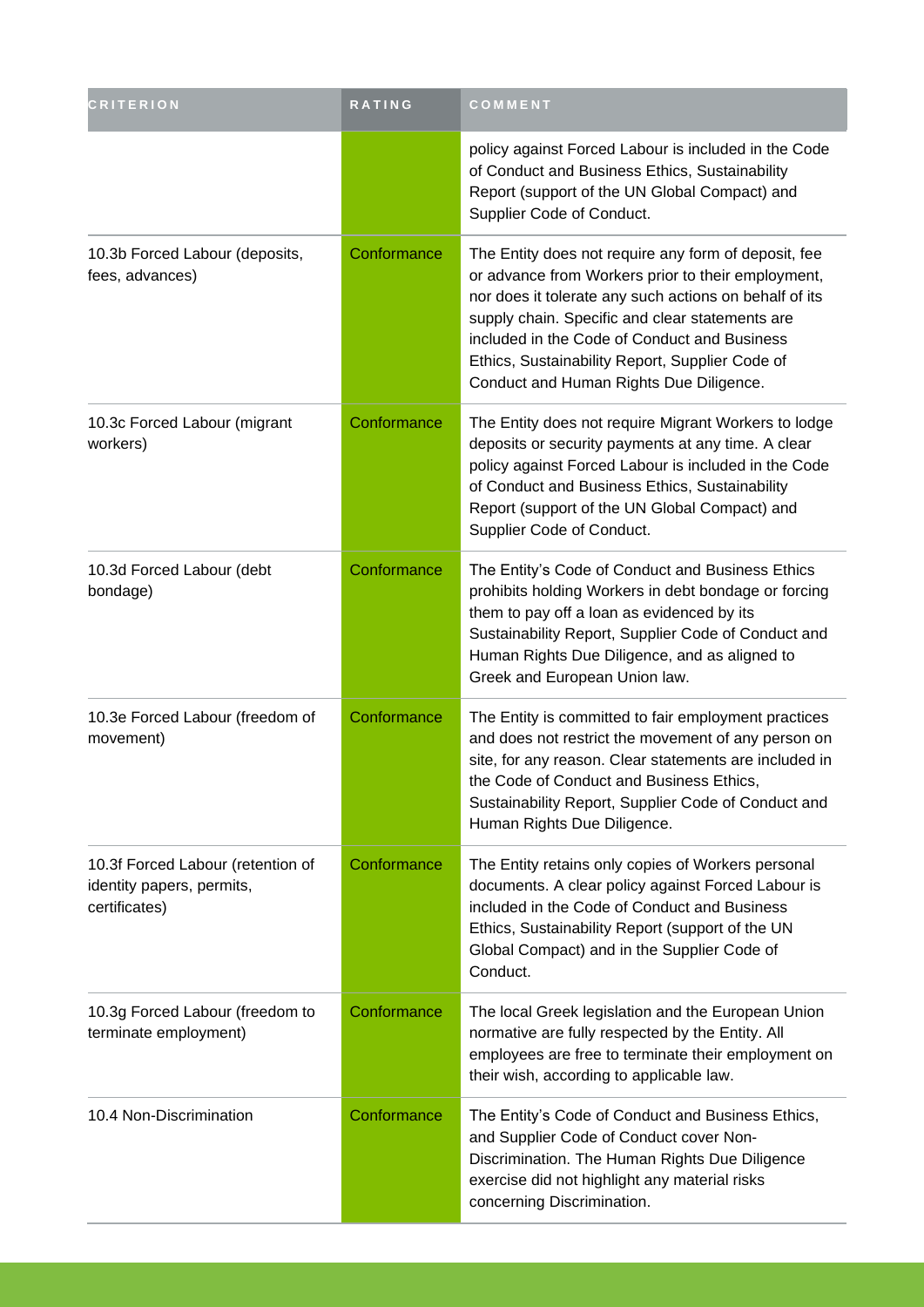| <b>CRITERION</b>                                                                | RATING      | COMMENT                                                                                                                                                                                                                                                                                                                                                                                                                                                                                                                           |
|---------------------------------------------------------------------------------|-------------|-----------------------------------------------------------------------------------------------------------------------------------------------------------------------------------------------------------------------------------------------------------------------------------------------------------------------------------------------------------------------------------------------------------------------------------------------------------------------------------------------------------------------------------|
| 10.5 Communication and<br>engagement                                            | Conformance | Communication and direct engagement of Workers is<br>assured via Health and Safety Committee meetings,<br>departmental meetings and on-the-job training<br>seminars.<br>A dedicated procedure is in place enforcing the<br>submissions of improvement proposals.<br>Complaints can be raised via a dedicated procedure,<br>without any threat of reprisal intimidation or<br>harassment, whereas a suggestion box, operated<br>solely by the General Manager, is used for the<br>submissions of anonymous complaints of any form. |
| 10.6 Disciplinary practices                                                     | Conformance | The Entity's Code of Conduct and Business Ethics<br>Policy outlines the Disciplinary procedure and<br>practices. The Human Rights Impact Assessment,<br>included in the Human Rights Due Diligence, has<br>revealed no material risks in what concerns<br>Disciplinary practices of any kind.                                                                                                                                                                                                                                     |
| 10.7a Remuneration (living wage)                                                | Conformance | Minimum wages are set according to the National<br>Collective Agreement and the Entity is fulfilling the<br>legal requirements agreed by all social stakeholders.<br>The Entity provides to all of employees additional<br>benefits that improve their living standards, such as a<br>private health insurance, food vouchers and bonuses.                                                                                                                                                                                        |
| 10.7b Remuneration (method of<br>payment)                                       | Conformance | All payments are made centrally, in full and without<br>delays, according to domestic legislation, after the<br>legal deductions for taxes, health insurance and<br>pension schemes contributions. The payments are in<br>alignment with National Collective Agreement.                                                                                                                                                                                                                                                           |
| 10.8 Working Time                                                               | Conformance | The Entity complies with applicable law on Working<br>Time (including Overtime), public holidays and paid<br>annual leave. Overtime is voluntary and is<br>reimbursed according to national legislation. The<br>Labour Inspectorate is the relevant state authority<br>responsible to control and inspect implementation of<br>legal requirements.                                                                                                                                                                                |
| PRINCIPLE 11 OCCUPATIONAL HEALTH AND SAFETY                                     |             |                                                                                                                                                                                                                                                                                                                                                                                                                                                                                                                                   |
| 11.1a Occupational Health and<br>Safety (OH&S) Policy (policy)                  | Conformance | The Entity implements a certified ISO 45001<br>Management System at both plants.<br>The Health and Safety Policy is respected and<br>fulfilled both by Management and personnel. Greek<br>and European Union law is followed.                                                                                                                                                                                                                                                                                                     |
| 11.1b Occupational Health and<br>Safety (OH&S) Policy (workers and<br>visitors) | Conformance | The Entity implements a certified ISO 45001<br>Management System at both plants.<br>Visitors are made aware of Health and Safety Policy<br>and that they are obliged to comply.                                                                                                                                                                                                                                                                                                                                                   |